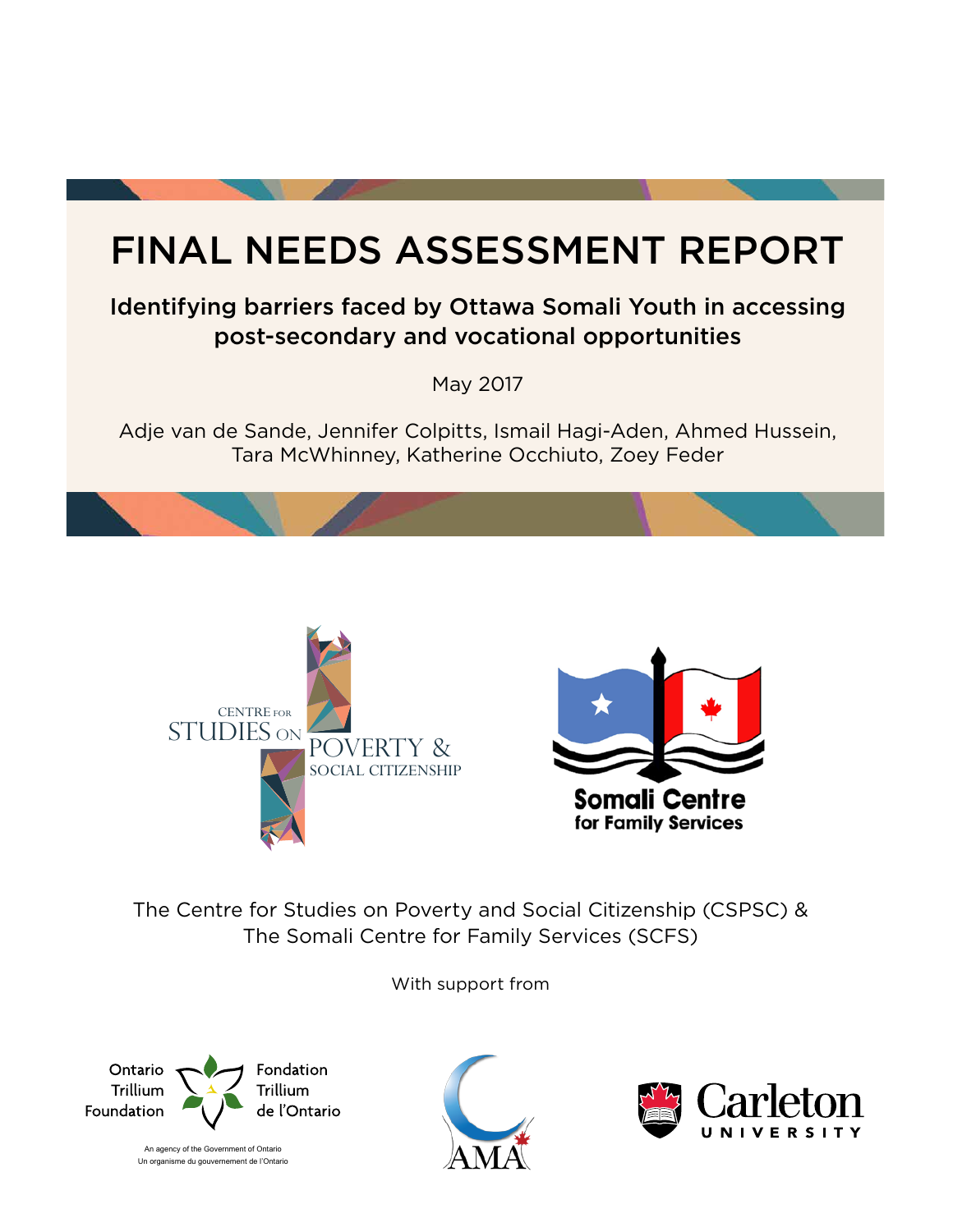To cite this document, please include this DOI: http://doi.org/10.22215/cspsc-2017-01

Recommended citation:

van de Sande, A, Colpitts, Jennifer, Hagi-Aden, Ismail, Hussein, Ahmed, McWhinney, Tara, Occhiuto, Katherine, & Feder, Zoey. (2017, May 23). Final Needs Assessment Report: Identifying barriers faced by Ottawa Somali Youth in accessing post-secondary and vocational opportunities. Centre for Studies on Poverty and Social Citizenship. doi:10.22215/cspsc-2017-01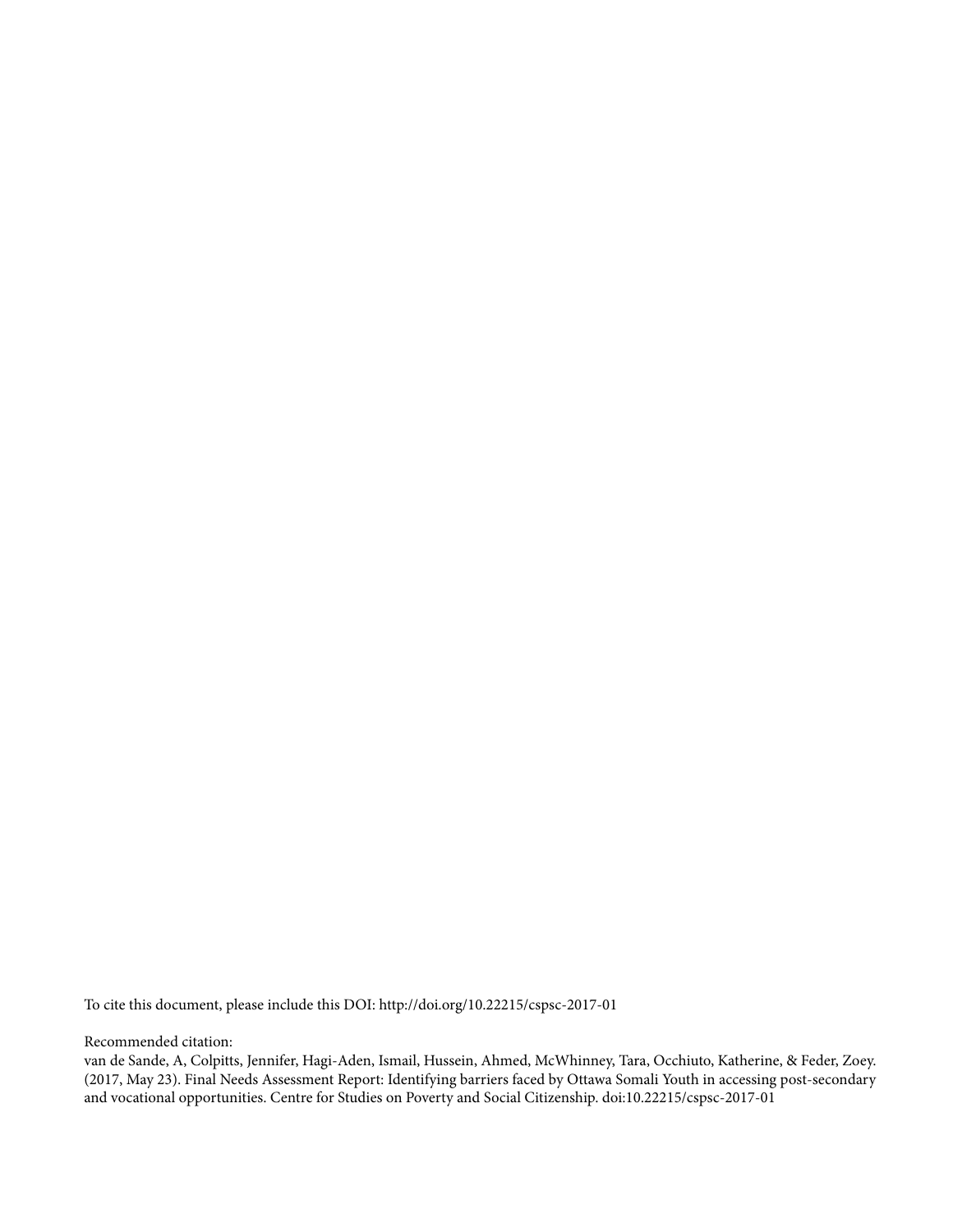

Clockwise from top left: Zoey Feder, Administrative Assistant, CSPSC; Katherine Occhiuto, Research Assistant; Adje van de Sande, Principal Investigator & Chair, CSPSC; Fadi El Masry, Executive Assistant, Office of John Fraser; Abdirizak Karod, Executive Director, SCFS; Abid Jan, Executive Director, AMA; Mohamoud Hagi-Aden, Counsellor/Consultant; Ahmed Hussein, Research Assistant; Ismail Hagi-Aden, Research Assistant; Tara McWhinney, Research Assistant; Absent: Jennifer Colpitts, Research Assistant

#### Acknowledgements

This research would not have been possible without the support of a number of partners. First and foremost, I would like to acknowledge the generous financial support of the Ontario Trillium Foundation through their Seed Grant Program which was ideally suited to this type of research. Next, the success of the research was due largely to the exceptional skills and dedication of our Research Assistants, Jenn Colpitts, Ismael Hagi-Aden, Ahmed Hussein, Tara McWhinney, Katherine Occhiuto, who very quickly formed an effective and cohesive team. I would also like to acknowledge the warm and friendly support we received from the Somali Centre for Family Services, including from Abdirizak Karod, and Mohamoud Hagi-Aden, who were very quick to respond to any of our questions and requests for assistance. I am grateful for the contributions of Advisory Committee Members Abid Jan, Executive Director of the Assunah Muslim Association, and Fadi El Masry, Executive Assistant to MPP John Fraser, who shared great insight into our research findings and provided useful feedback towards the completion of this final report. Last but certainly not least, I would like to thank the Administrative Assistant of our Research Centre, Zoey Feder, for her very effective work in dealing with a multitude of employment and expense procedures.

Surface

Adje van de Sande Principal Investigator Chair, Centre for Studies on Poverty and Social Citizenship (CSPSC)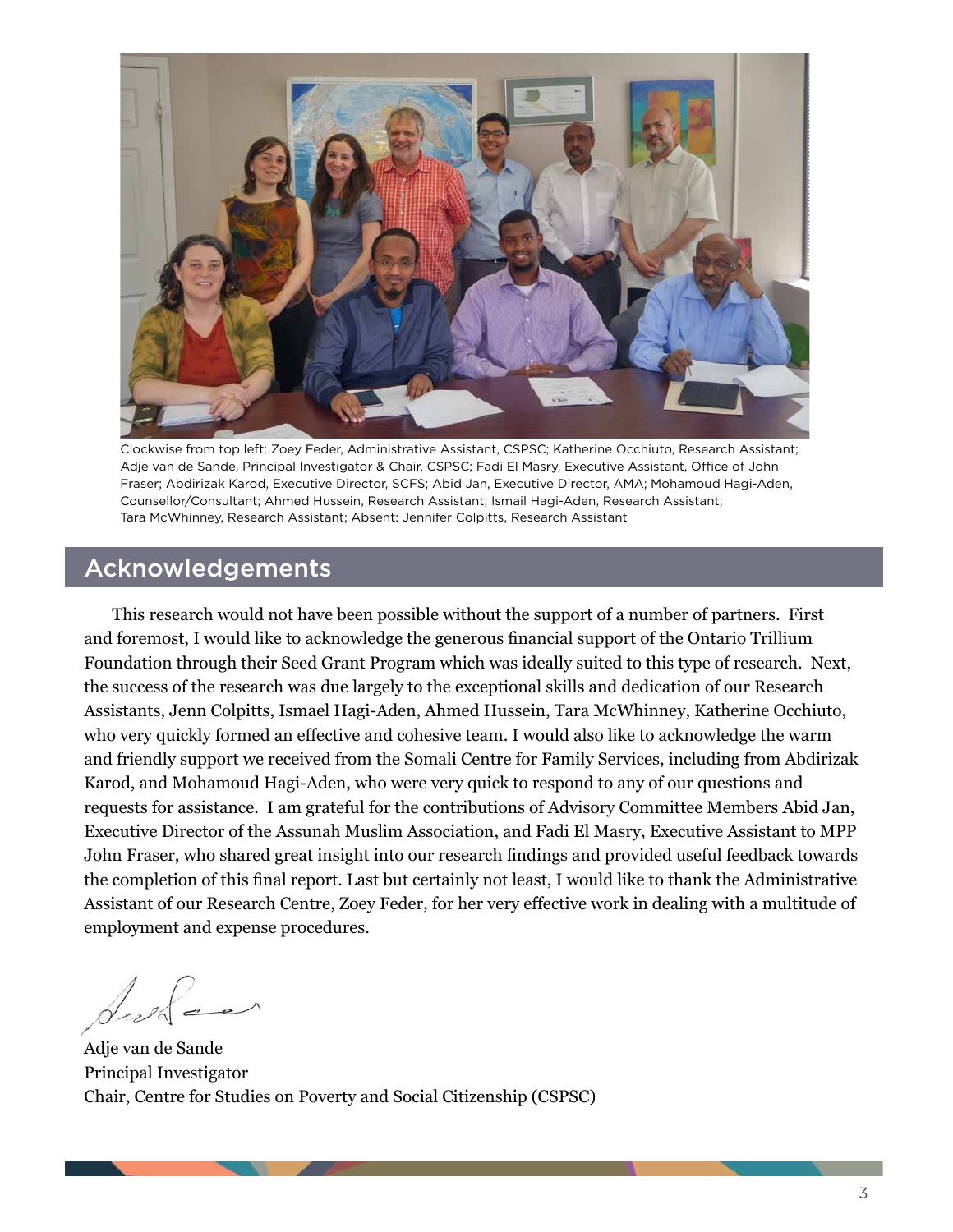## Table of Contents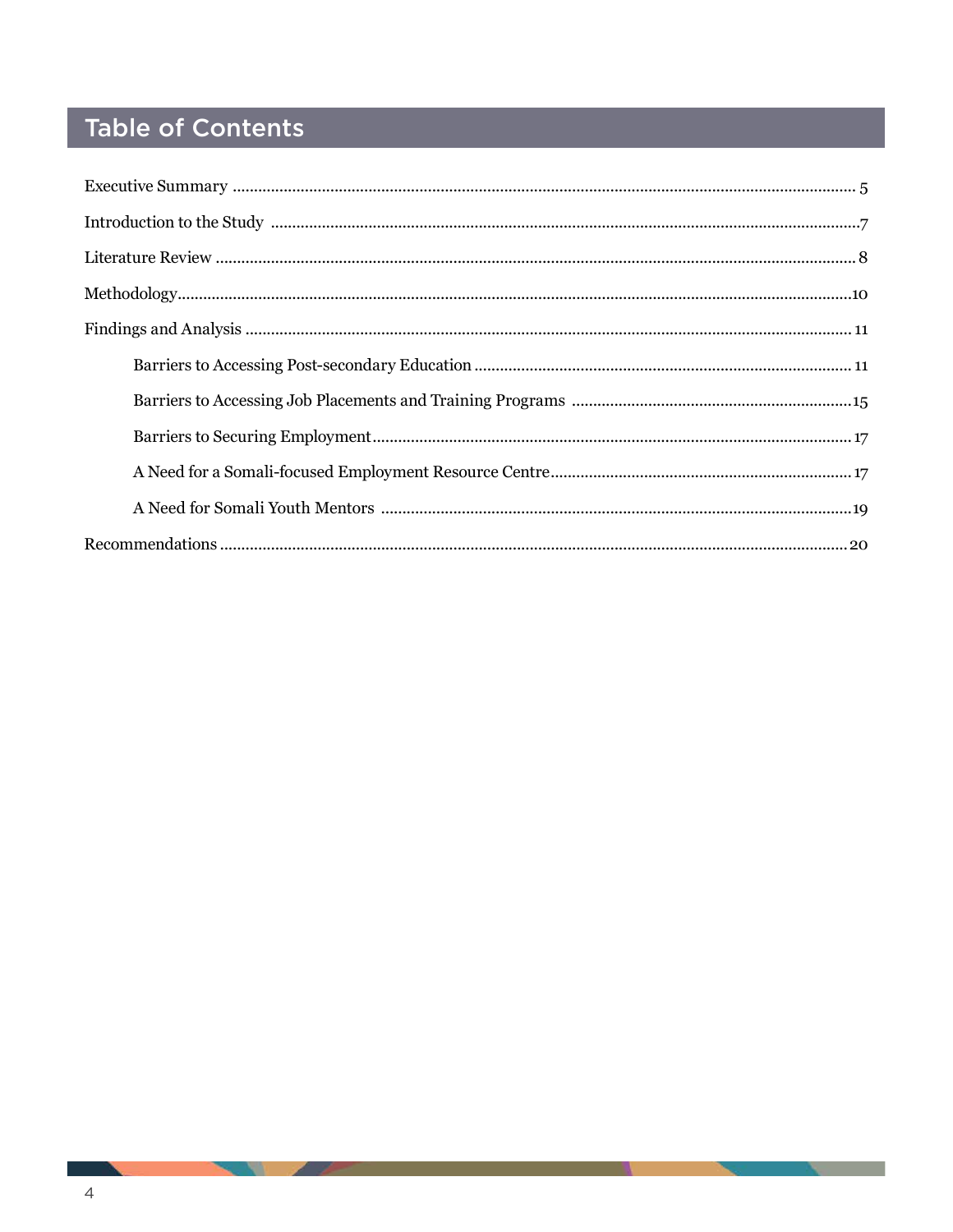

The team at work.

## Executive Summary

In 2016, with funding from the Ontario Trillium Foundation's Seed Grant program, The Somali Centre for Family Services of Ottawa (SCFS) invited Carleton University's Centre for Studies on Poverty and Social Citizenship (CSPSC) to partner on the completion of a needs assessment focusing on the barriers faced by Somali youth in accessing post-secondary education, and employment training and opportunities. In carrying out this research, the SCFS's main objective was to address social and economic exclusion locally by inviting Somali youth (age 19-30) from the Ottawa area to engage in the conceptualization and design of resources that could best support their participation in educational and vocational programs.

The data collection was led by six researchers in sum, including the principal investigator and three graduate students, all associated with the School of Social Work at Carleton, and two community researchers, youth leaders from the Ottawa Somali community. Over the course of two weeks, this research team ran 4 focus groups to collect input from Somali youth regarding their own experiences in seeking out vocational training, and enrolling in college and university programs. Each group ranged from 6-10 participants, with 32 individuals participating in the research overall. Participants ranged in age from 17 to 30. Both women and men participated in the data collection, with the research team running 3 male focus groups and 1 female focus group. Once transcribed, the focus group narratives were analyzed using the NVivo qualitative data analysis software program. Each research assistant created codes based on five common themes raised within the data.

#### **1. Barriers to Accessing Post-secondary Education**

The general consensus emerging from this project was that post-secondary education is highly valued within the Somali community, so youth are often encouraged or pressured by parents to attend.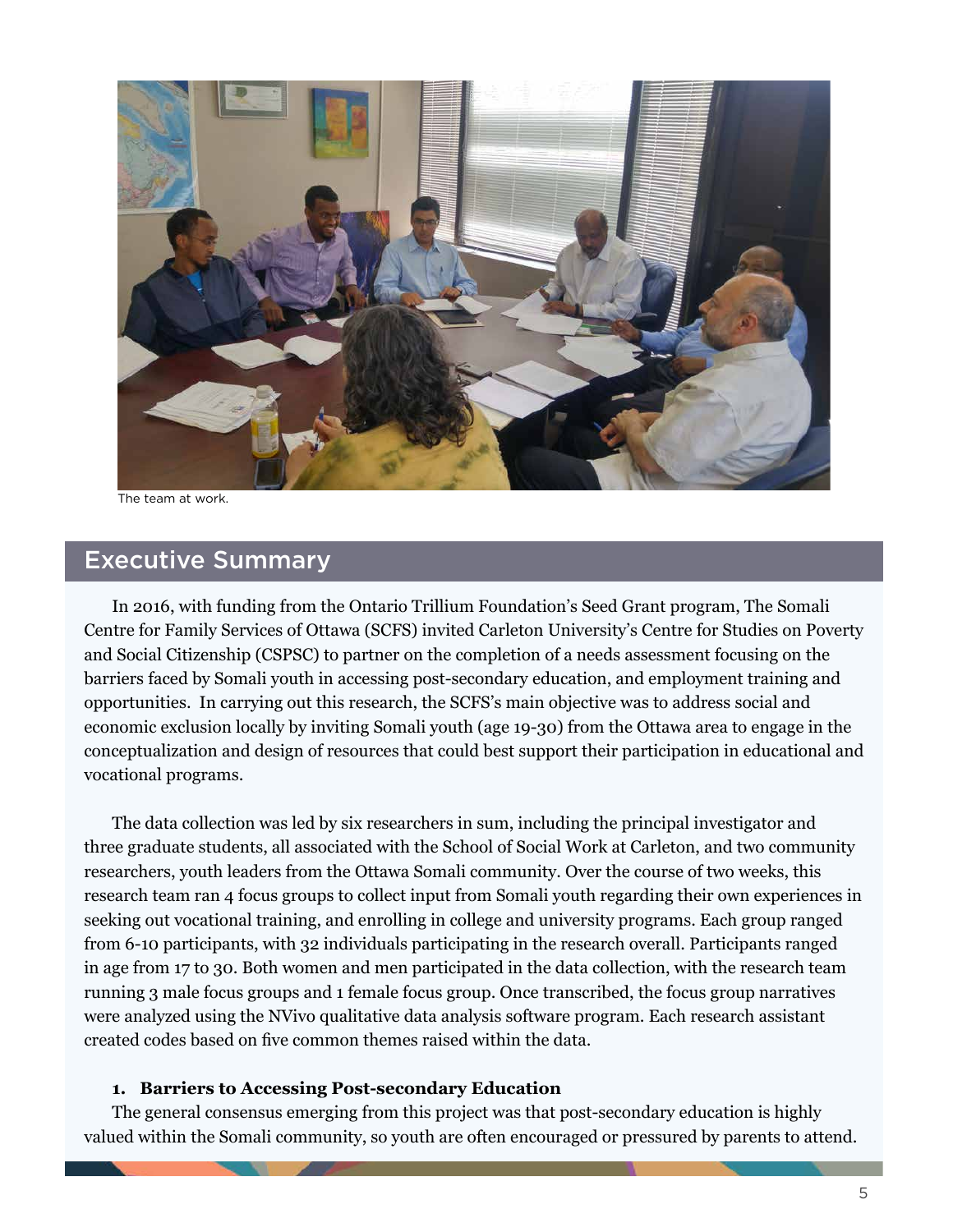For research participants, the goal in pursuing education was to graduate and obtain meaningful, wellcompensated employment. Yet most of the participants with experience in post-secondary education did not feel they are/were being well equipped beyond their educational credentials to compete for employment within their chosen fields.

#### **2. Barriers to Accessing Job Placements and Training Programs**

Many of the Somali youth in this study have taken part in job placement programs such as the federal government's Federal Student Work Experience Program (FSWEP) and the Youth Services Bureau's (YSB) Youth Job Connection program. FSWEP provides youth with work experience in the federal public service, while Youth Job Connection offers workplace training and a short-term job placement. Although study participants appreciated assistance with things like resume writing and the chance to acquire summer employment, many expressed a need to have more job placement opportunities and access to training programs that specifically align with their chosen career path.

#### **3. Barriers to Securing Employment**

Barriers to employment were raised by the male youth in this study specifically regarding discrimination and criminal records. The discrimination and labeling of Somali youth within Ottawa creates serious obstacles to employment and opportunities, and the youth who actually incur a criminal record will have an even harder time finding employment in the future.

#### **4. A Need for a Somali-focused Employment Resource Centre**

When considering what types of supports could help to alleviate some of the issues raised in regards to education and job training programs, the youth in this study overwhelmingly favoured the creation of an educational/employment centre or resource program to run within a pre-established service centre. The youth expressed that a single place to access thorough information regarding education, training and employment opportunities, including important deadlines, would be helpful. This type of support would help Somali youth to better prepare and plan.

#### **5. A Need for Somali Youth Mentors**

Another strong theme within the study was the great need for Somali youth to have mentors who can help to guide them through education and employment decisions. The current lack of mentors within the Somali community was a subject heavily discussed in all four of the focus groups. Focus group participants expressed the importance of having mentors and professional connections that can relate culturally.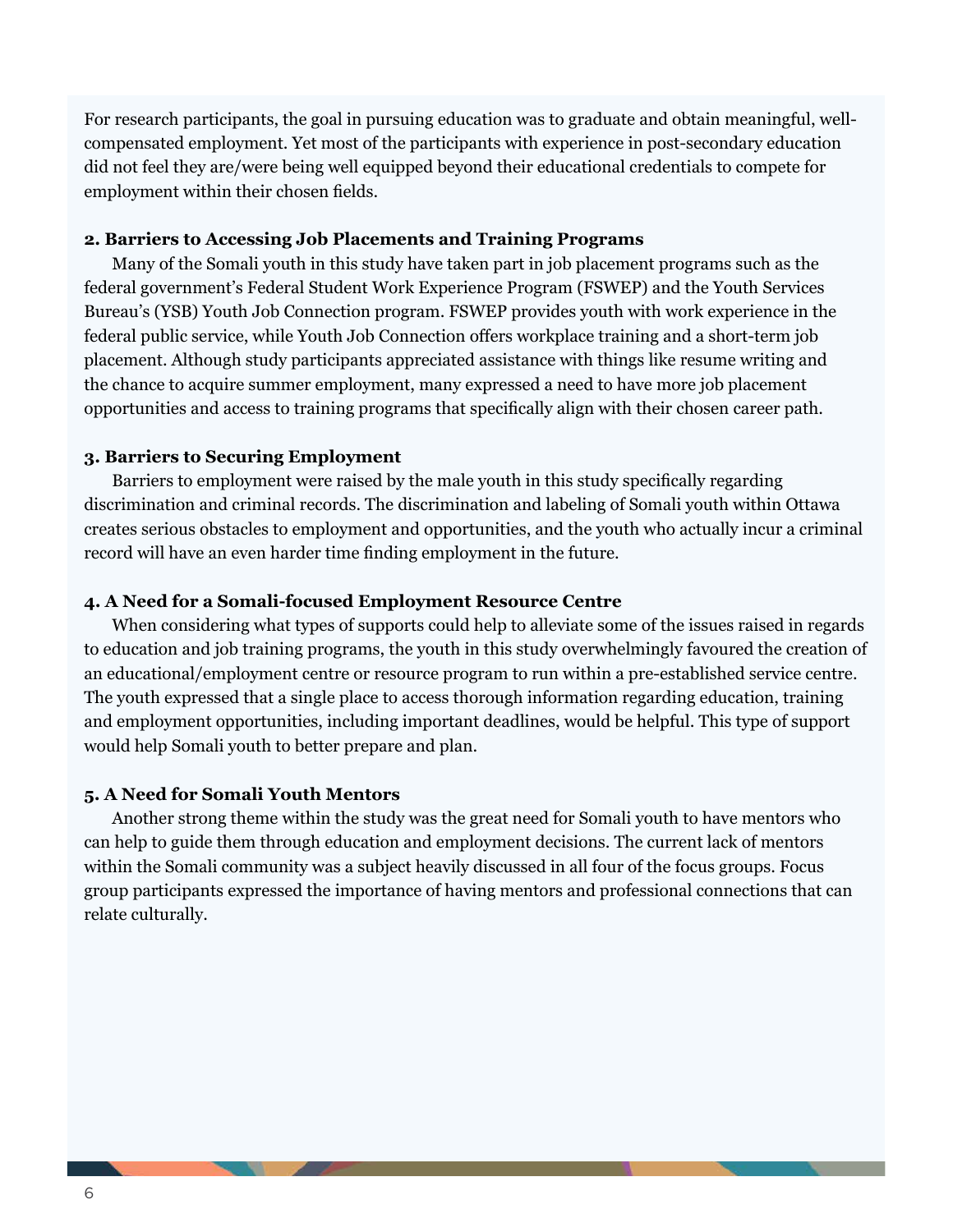#### **Recommendations**

The research team offered four recommendations:

- 1. The creation of a Somali-focused employment and post-secondary education resource centre/ program
- 2. The development of a mentorship program for Somali youth
- 3. Creating the role of a private sector liaison
- 4. Offering subsidized opportunities for Somali youth to design their own placements

## Introduction to the Study

Within Canada, over 80% of the Somali population is under 30 years of age (Naji, 2012). However, many first and second-generation Somali-Canadian youth continue to experience difficulties with integration and social inclusion. Representing both an ethnic and religious minority, the Somali population has become a highly racialized group within Ottawa. The Somali community continues to face alarmingly high rates of poverty, unemployment, and youth crime (Kenny, 2007). Notably, Somali youth face a 67% rate of unemployment after graduation (Somali Canadian Youth Matter, 2016). This highly restrictive access to the labour market makes Somali youth more economically vulnerable, which can further perpetuate cycles of poverty, and exacerbate physical and mental health issues as well as high-risk behaviours.

In 2016, with funding from the Ontario Trillium Foundation's Seed Grant program, The Somali Centre for Family Services of Ottawa (SCFS) invited Carleton University's Centre for Studies on Poverty and Social Citizenship (CSPSC) to partner on the completion of a needs assessment focusing on the barriers faced by Somali youth in accessing post-secondary education, and employment training and opportunities. In carrying out this research, the SCFS's main objective was to address social and economic exclusion locally, by inviting Somali youth (age 19-30) from the Ottawa area to engage in the conceptualization and design of resources that could best support their participation in educational and vocational programs. While using a participatory approach, conducting a needs assessment could allow SCFS to begin the process of collaboratively building supports that could directly respond to the Somali population's needs. SCFS conceptualized this needs assessment and its findings as the precursor to a larger program design and delivery project directed at Somali Youth.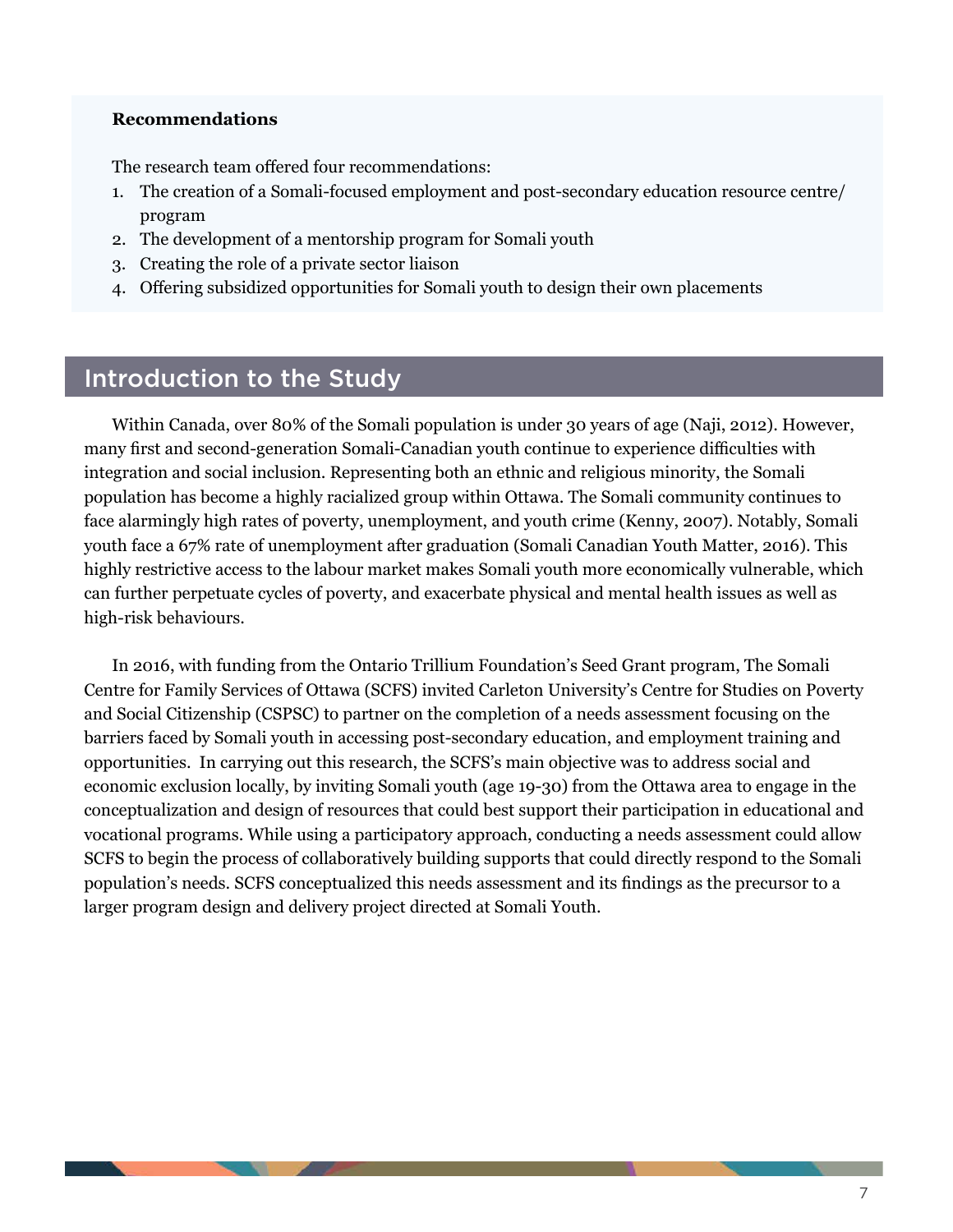## Literature review

As mentioned above, Somali youth face an unemployment rate of 67% after graduation (Somali Canadian Youth Matter, 2016). Research has shown that such a lack of access to the labour market increases economic vulnerability, fuelling high-risk behaviours, exacerbating physical and mental health issues, and perpetuating cycles of poverty (Canadian Mental Health Association, 2009n.d.). These negative factors therefore warrant an examination of the barriers that Somali youth face in accessing the labour market, and by extension, in accessing higher education. It is estimated that 70% of jobs require post-secondary education (Ontario Federation of Labour Young Workers Committee, 2014). Moreover, a study looking at the socioeconomic and demographic trend of Ottawa's immigrant youth revealed that a specific barrier to employment and socioeconomic advancements was in fact a lack of education (Anisef & Murphy Killbride, 2008).

In a review of the literature, many authors comment on there being a lack of research focusing on immigrant youth (first and second-generation) experiences in accessing higher education (Ferede, 2010; Shakya et al., 2010; Anisef & Murphy Killbride, 2008). Shakya et al. (2010), suggest that this may be because post-high school education may not be a priority for this population. However, other research shows that it may not simply be a lack of desire, but rather systemic and practical barriers preventing this population from accessing higher education.

Within the existing literature, immigrant youth lacking access to information on post-secondary programs was a common theme (Caidi, Allard, & Quirke 2010; Baum & Flores, 2011), with some researchers reporting it as a serious problem (Anisef &Murphy Killbride, 2008). Caidi, Allard, and Quirke (2010) term this lack of access as 'information poverty': a lack of necessary resources that enable everyday life information-seeking. Compounding this issue is the fact that many Somali youth are first-generation, with their parents having immigrated to Canada during the 1980s and 90s (Ontario Council of Agencies Serving Immigrants, 2016). As such, many of their parents have not attended post-secondary school in Canada, meaning they are unable to help their children navigate the often complicated Canadian social system (Baum & Flores, 2011). Youth end up turning to their friends and peer group in order to obtain information (Caidi, Allard, & Quirke 2010; Shakya et al., 2010).

Having a mentor available to help guide youth in seeking out more education was suggested as a possible solution to this information barrier (Anisef &Murphy Killbride, 2008). Youth commented that having a mentor who could discuss things like the differences between post-secondary programs or the process for applying to these programs, was a measure that could critically increase access to information (Anisef &Murphy Killbride, 2008). In contrast, the literature strikingly points to the lack of support youth experience from their guidance counsellors at school (Anisef &Murphy Killbride, 2008; City of Ottawa & City for All Women Initiative, 2016), with implications that these counsellors, along with teachers and administration, have been involved in systemic discrimination and racism (Shakya et al., 2010; Greater Toronto Civic Action Alliance, 2014; Ontario Council of Agencies Serving Immigrants, 2016; Anisef &Murphy Killbride, 2008). While there are reports of discrimination and racism for both genders, the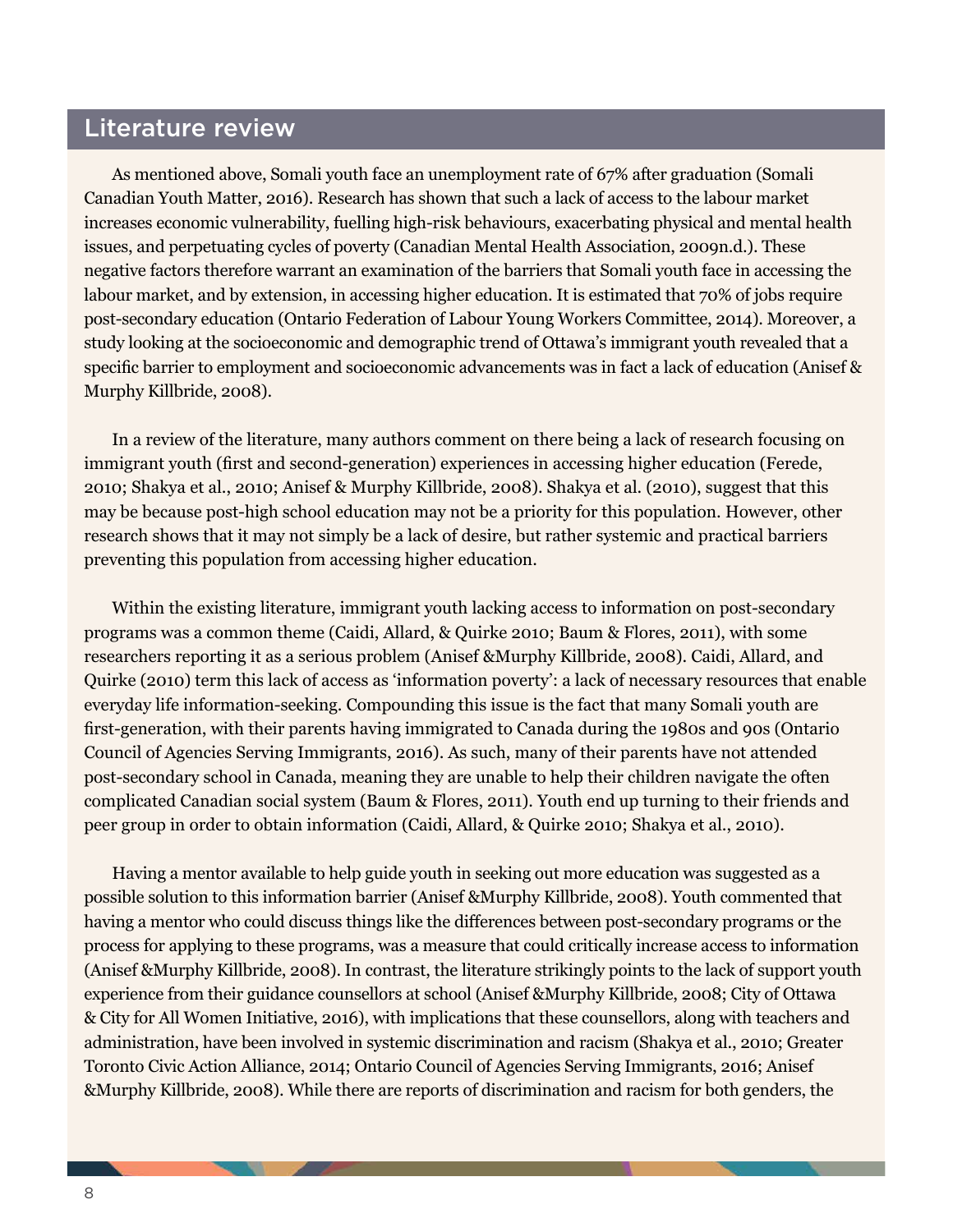literature suggests that there is a significantly gendered response to immigrant youth (Ontario Council of Agencies Serving Immigrants, 2016; Anisef &Murphy Killbride, 2008; City of Ottawa & City for All Women Initiative, 2016), with males reporting higher incidents of discrimination, bullying and physical violence (Anisef &Murphy Killbride, 2008. Additionally, Somali males often report being directly or indirectly discouraged by teachers from aspiring to higher education (City of Ottawa & City for All Women Initiative, 2016).

While the literature points to many barriers to immigrant youth furthering their education, it also provides a number of suggestions in order to make post-secondary education more accessible. Providing information at the secondary education level would help to prepare youth transition into post-secondary education and create a space where youth could voice their concerns (Anisef &Murphy Killbride, 2008). The literature points to a need to have teachers from different racial, ethnic, and cultural backgrounds to take action in minimizing the discrimination that youth are currently reporting (Anisef &Murphy Killbride, 2008). The literature also shows that youth are seeking opportunities to build their experience before, and during their post-secondary education (Greater Toronto Civic Action Alliance, 2014; Anisef &Murphy Killbride, 2008). Providing opportunities for youth to participate in co-op, practicum, or internships not only builds connection within the community (Anisef &Murphy Killbride, 2008), but also provides them an opportunity to build the type of wide skillset that is increasing in demand within the labour market (Greater Toronto Civic Action Alliance, 2014).

The research focusing on Somali youth's employment success is similarly sparse to the existing research on their educational attainment (Caidi, Allard, & Quirke 2010; Greater Toronto Civic Action Alliance, 2014; Anisef &Murphy Killbride, 2008). However, with the sources that do exist, these two research literatures share a recurring theme concerning racism and discrimination (Anisef &Murphy Killbride, 2008). The rate of unemployment for visible minorities aged 20-34 is significantly higher than the general Canadian population, estimated at 20% (Greater Toronto Civic Action Alliance, 2014). When visible minorities actually do find employment, they face what Block and Galabuzi (2011) deem a "persistent colour code that blocks them from the best paying jobs" (Block & Galabuzi, 2011, p. 3). The literature also points to a lack of connections being an ongoing barrier to obtaining employment (Greater Toronto Civic Action Alliance, 2014; Anisef &Murphy Killbride, 2008). While those with established roots in Canada can rely on their connections to get their foot in the door, youth of firstgeneration immigrant families may not have the same established roots in the community or job sector that their child is seeking when they are looking for stable, long-term employment (Ontario Council of Agencies Serving Immigrants, 2016). Alternatively, being reliant on government programs to help link youth to employment opportunities was seen by some as a disadvantage to the community (Anisef &Murphy Killbride, 2008). Anisef &Murphy Killbride (2008) report that certain programs such as Change Your Future (CYF), a Canada-wide program that provides counselling, mentoring, and alternative schooling to visible minority youth who are at risk for dropping out of high school, inadvertently label any youth associated with the program as "at-risk", making them a less desirable job candidate (Anisef &Murphy Killbride, 2008).

Very similar to the suggestions made within the literature concerning post-secondary education,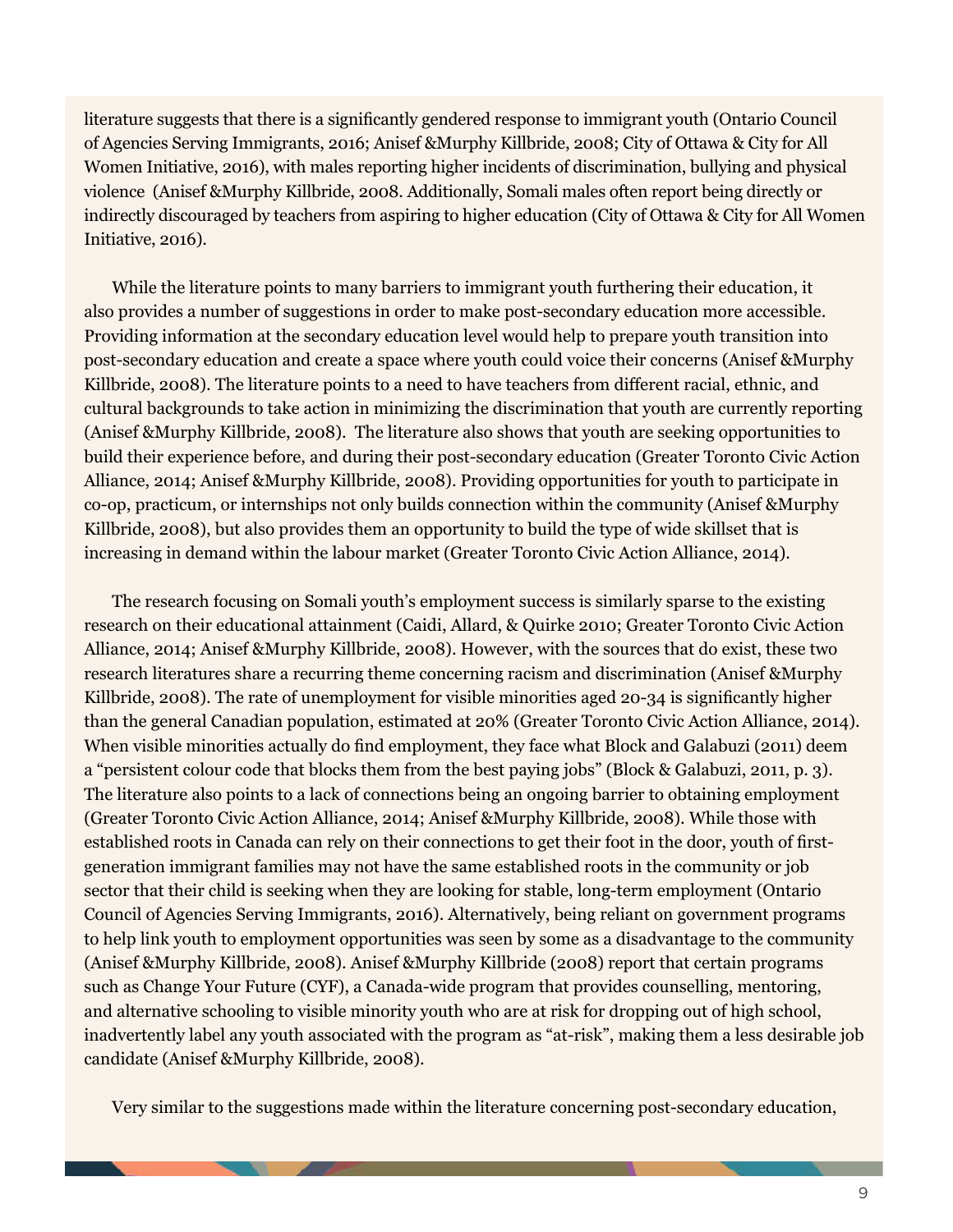mentorship was again a common theme in relation to employment barriers (Greater Toronto Civic Action Alliance, 2014; Anisef &Murphy Killbride, 2008). Providing a mentor that can share information on how and where to find employment, and the skills that are necessary to succeed in the workforce (Greater Toronto Civic Action Alliance, 2014) increases the chance of youth success by providing support and information. Furthermore, the literature suggests that having a mentor from one's own culture, who can relate to the culture clash that many youth report experiencing, is of benefit (Greater Toronto Civic Action Alliance, 2014; Ontario Council of Agencies Serving Immigrants, 2016; Anisef &Murphy Killbride, 2008). The literature also suggests that co-ops or practicum opportunities bear great potential for employment linkage (Greater Toronto Civic Action Alliance, 2014; Anisef &Murphy Killbride, 2008). Again, by having these ties to the community, employers can get to know youth without the label of "at-risk" being attached to the individual, and provide the opportunity for youth to explore the workforce prior to applying for jobs (Greater Toronto Civic Action Alliance, 2014; Anisef &Murphy Killbride, 2008). Providing a central location in which youth could visit to obtain information on employment opportunities, and learn about the job market is recommended (Greater Toronto Civic Action Alliance, 2014; Anisef &Murphy Killbride, 2008). Flexibility within existing employment programs is also recommended, so that programs can better respond to the needs, concerns and experiences of immigrant youth populations (Anisef &Murphy Killbride, 2008). While no examples of flexibility were provided, the literature stresses that programs must be adaptable to the unique needs of the population serviced (Anisef &Murphy Killbride, 2008). Finally, it is recommended that culturallyspecific programs are established and led by a professional of the same racial, ethnic, or cultural background as the youth to, again, reinforce the model of mentorship, but to also provide a space where culturally sensitive topics can be discussed (Anisef &Murphy Killbride, 2008).

## Methodology

SCFS and CSPSC decided to use a participatory design for the needs assessment to gain new insight into the real, rather than perceived experiences of Somali youth within the Ottawa region. The ultimate objective of the needs assessment was to create the necessary resources and/or programs to support Somali youth to both access and succeed in post-secondary programs and employment paths; and so, a participatory design was also chosen to inform changes, transformations and/or the creation of youth-directed services that could sustain better outcomes. This was motivated by the attitude that with greater input and investment from the community, the more likely service implementations are to succeed. This participatory approach included the incorporation of a research advisory committee, the use of qualitative measures and the combination of community researchers as well as campus-based researchers within the needs assessment research team.

The data collection was led by six researchers in sum, including the principal investigator and three graduate students, all associated with the School of Social Work at Carleton, and two community researchers, youth leaders from the Ottawa Somali Community. Over the course of two weeks, this research team ran 4 focus groups to collect input from Somali youth regarding their own experiences in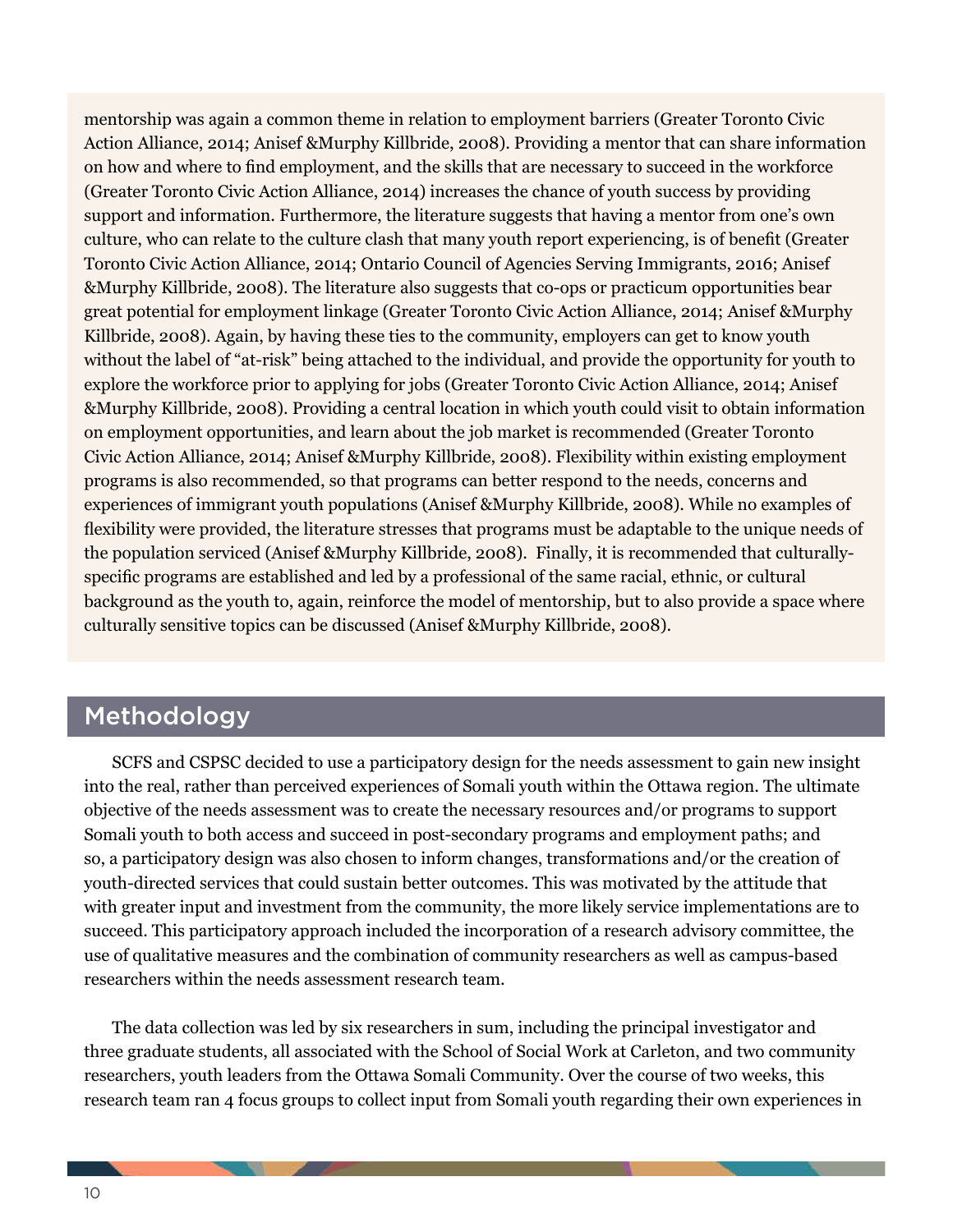seeking out vocational training, and enrolling in college and university programs. Each group ranged from 6-10 participants, with 32 individuals participating in the research overall. Participants ranged in age from 17 to 30. Both women and men participated in the data collection, with the research team running 3 male focus groups and 1 female focus group.

Once transcribed, the focus group narratives were analyzed using the NVivo qualitative data analysis software program. The transcription and data analysis of each focus group was shared between research assistants. Using NVivo, each assistant created codes based on the common themes and issues raised within the data. These analysis results were discussed amongst the research team. Then the separate thematic coding files were merged and one assistant conducted a further analysis based on the main thematic results discussed among the research group.

## Findings and Analysis

Research findings were presented within five general themes:

- 1. Barriers to Accessing Post-secondary Education
- 2. Barriers to Accessing Job Placements and Training Programs
- 3. Barriers to Securing Employment
- 4. A Need for a Somali-focused Employment Resource Centre
- 5. A Need for Somali Youth Mentors

#### 1. Barriers to Accessing Post-secondary Education

At the time of the focus groups, most of the research participants were attending or had attended post-secondary education programs, mostly within universities. The high ratio of university-educated participants could be attributed to the snowball recruitment method employed, or may reflect a tendency among Somali youth to favour university education. The general consensus emerging from this project was that post-secondary education is highly valued in the Somali community, so youth are often encouraged or pressured by parents to attend:

 "I know specifically post-secondary education is something we're all pushed towards. So if a mother sees you, [and] you're not going to a post-secondary education, then what are you doing with your life? You kind of failed them – that's taught as well."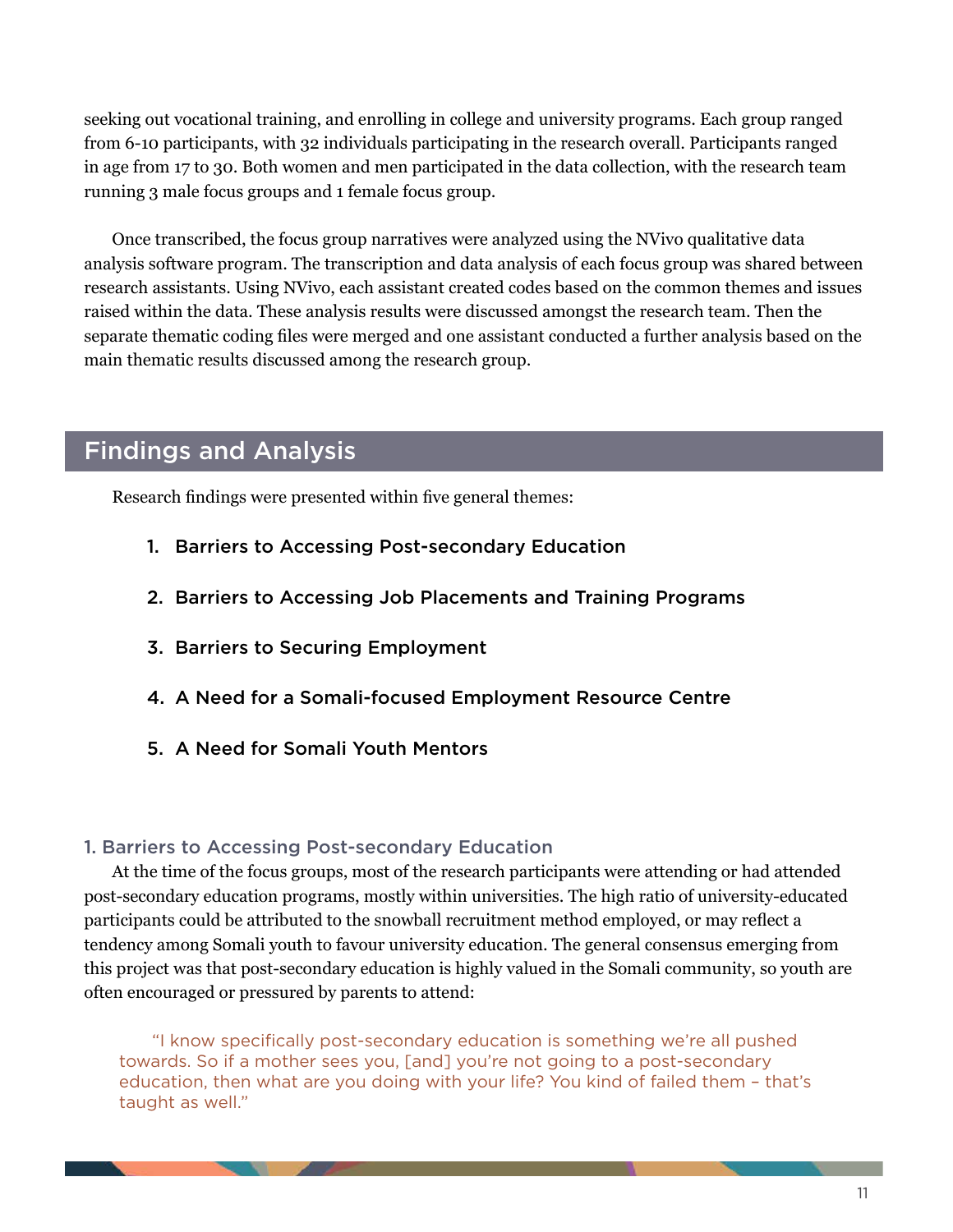"… Especially with Somali parents who have immigrated here, there is a big influence on children coming to university; the main goal isn't to find a program they like, but they put pressure on them instead to just get into university. So a lot of Somali youth feel pressure to just get into university instead of finding out what they like and, you know, which program would be best for them. So I think that also kind of affects Somali youth."

The first quote demonstrates the pressures youth can feel in regards to attending university, by connecting a lack of post-secondary education with a failure to meet their parents' expectations. As explained in the second quote, when youth are pressured to attend university, they may choose a program without a good understanding of what career path they want. One participant expresses below how the choices youth make in regards to education are decisions they will have to live with their whole lives:

"I think my goal, mostly, is [to] finish school. Well, finish school in a program [that] I like [because] [...] our parents, [...] they have opinion[s] about our future, they say, 'Oh, you should do this', [and], 'Oh, you should do that'. But at the same time, you want to do what you want to do. […] When you look back, when you look forward, like, 30 years and you're in your job... it's not their job, it's your job. So I just want to do something that I want."

Another recurring theme within the focus groups was the lack of knowledge among Somali immigrant and refugee populations concerning post-secondary education. Participants highlighted the need for increased knowledge of existing education and training programs to make informed choices on how to work towards obtaining a meaningful career. The following two quotes express how participants feel theirs parents and elders don't understand the education system in Canada:

"I think it has more to do with the fact that there is not much guidance from guys, especially the older men in our community because they are not really familiar with this type of system, especially with the background they come from, they don't understand the schooling system very well. And also kids these days are growing up [and] they don't really have someone to point them in the right direction when it comes to their school."

"Yeah, especially, I feel like for me, my parents, they were refugees. They didn't go to post-secondary. I'm the oldest, so I was just thrown into this whole new world not knowing exactly what I was getting myself into."

As demonstrated in these statements, most of the youth in this study feel their parents are unable to help them navigate the education system, due to their lack of experience with formal education. Yet, youth feel strongly pressured to pursue post-secondary programs. Youth expressed the need for more guidance on deciding whether to attend post-secondary programs, and on finding programs and classes that lead to meaningful employment.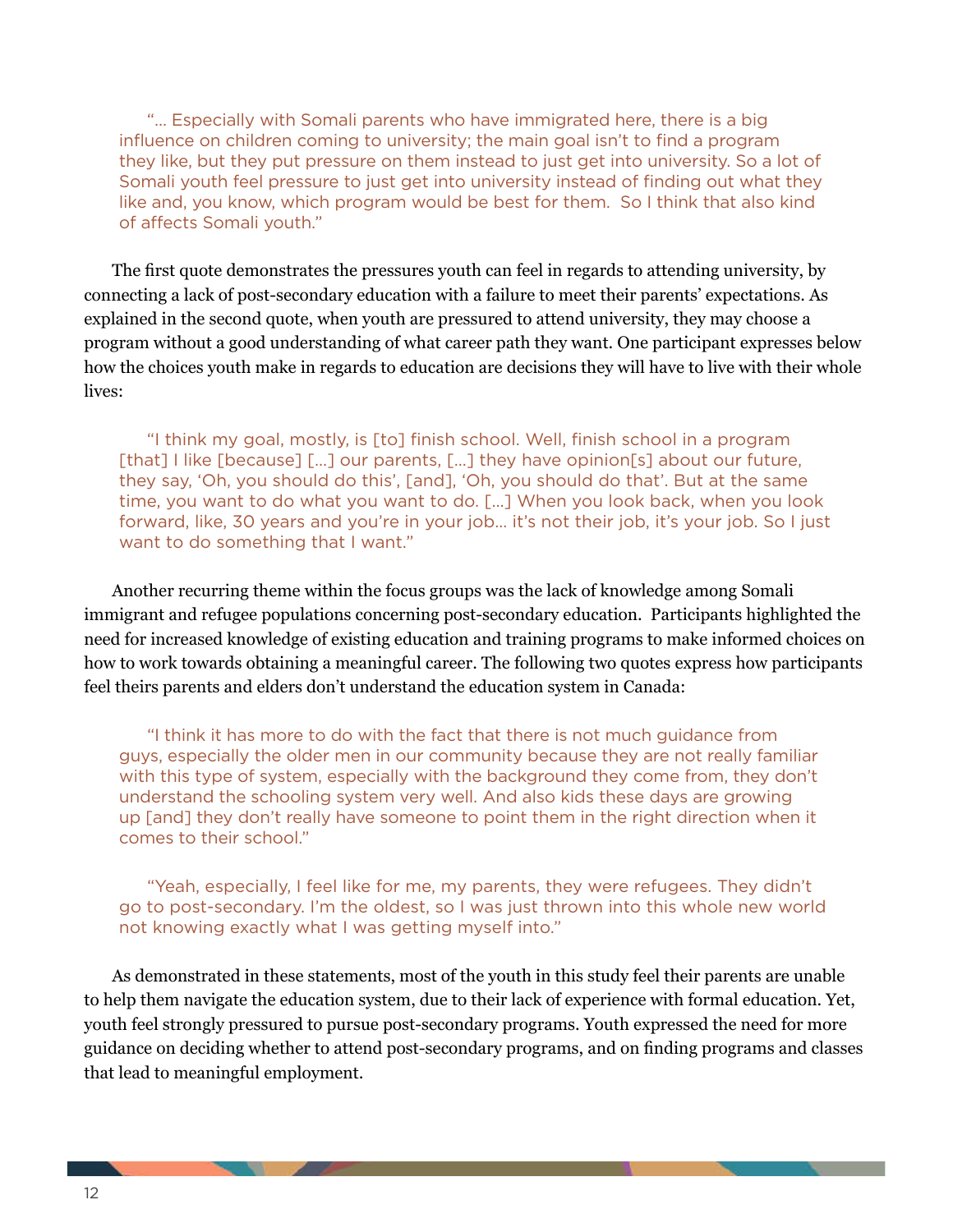The focus on university within the Somali community may also stem from the greater availability of supports for these types of programs. For example, there were few focus group participants studying in the trades:

#### "In our community it is never really an option, it's post-secondary education or bust there is no real — I guess parents are more open now to trade: there is really good money in it. [But] there isn't enough training or support for trade stuff."

While choosing the trades is increasingly being accepted as a good career choice by Somali parents and youth, the availability and lack of knowledge regarding trade programs and financial supports for these programs affect youths' choice in attending. Financial supports and knowledge on accessing vocational programs are essential if this is to be an option for Somali youth. Of note, this limited access to trade programs was also discussed heavily by the project's Advisory Committee. Advisory Committee Members pointed out that in order to attend trade schools in Ottawa, an individual often needs to have an apprenticeship arranged with an employer before they can be accepted into a college program. This creates a huge barrier to Somali Youth, who as immigrants, often have a limited network to find and secure an apprenticeship.

Another common feeling was that Somali youth focus too much on specific types of post-secondary programs:

"Speaking about culture, there's this thing in our community — education is good. We focus on specific programs. What I'm trying to get at is — I met a brother who did water waste management. He went to Algonquin. You don't see a lot of Somalis doing that; a very essential program. People need that, right? But we keep on going to the same programs. We have to open our focus."

This focus group participant discussed how, once one community member is successful in a program, others tend to follow in the hopes of obtaining a successful career. For this participant, this type of cycle narrows the educational and employment possibilities for Somali youth, discouraging individuals from carving out new and alternative paths for themselves. In another focus group, the tendency to follow in others' footsteps was viewed as a positive outcome, and participants discussed how seeing a community member thrive in a specific educational program motivates youth, and encourages parents to broaden their views.

Many participants in the focus groups discussed how post-secondary programs should focus on job readiness, so that what is taught in school translates to the workplace. Youth in this study experienced a disconnection between education programs, and the skills/knowledge employers are looking for:

"…For university programs, what they do is, a lot of times, they teach you material that doesn't really translate to your workplace…like, you don't have the necessary skills in order to work for certain jobs. And, most of the time, what they are looking for is a student who has experience in the field. So [if] you don't have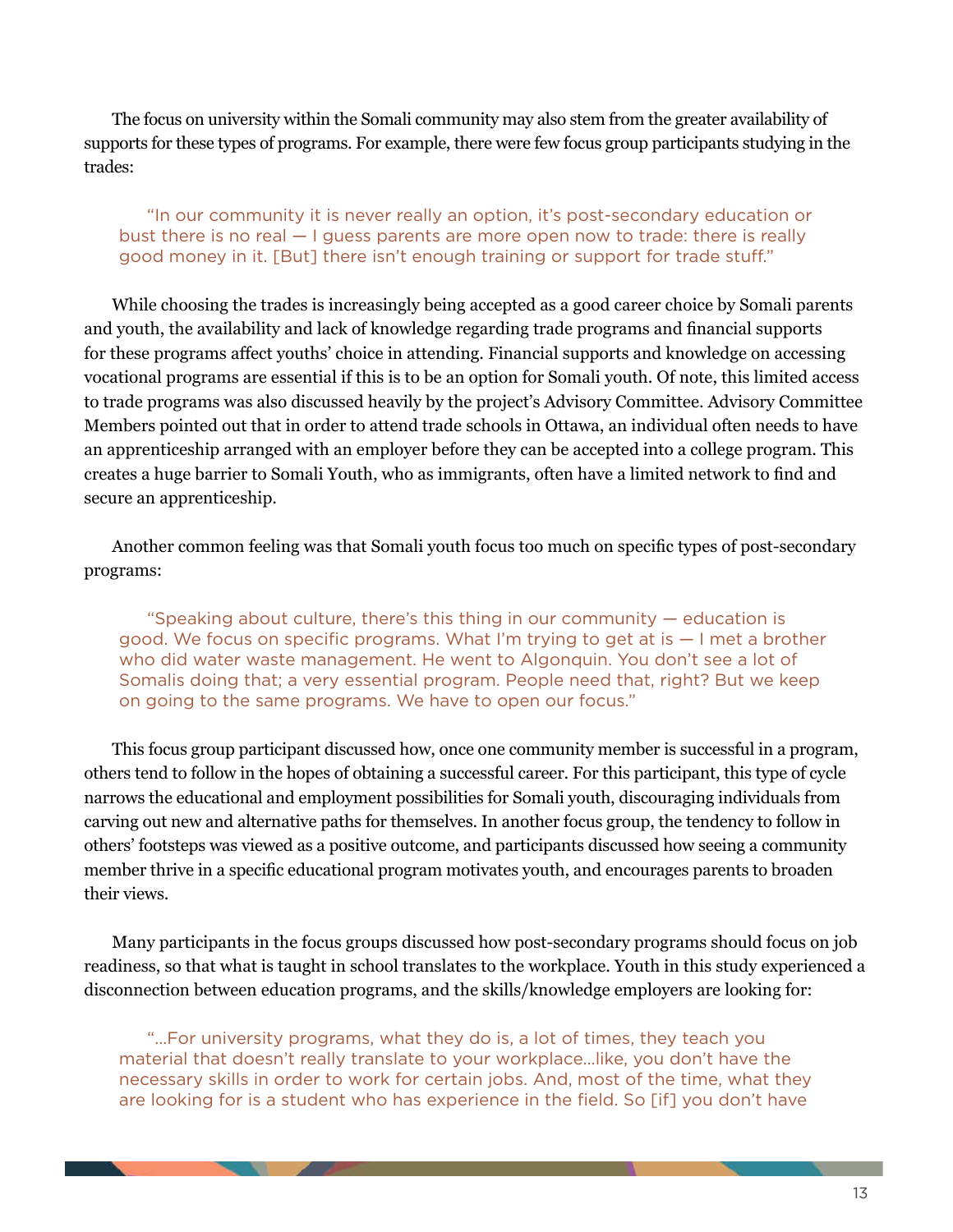that, it kinds of puts you at a disadvantage, unless you are a co-op student and [have] been in the situation where you've been working in the field."

"Most of the time, when you are trying to apply for jobs, you need certain skills and especially when you are a student, all you have done is really [study] and gain knowledge. But you don't have any practical skills."

For research participants, the goal in pursuing education was to graduate and obtain meaningful, well-compensated employment. Yet, as the quotes above demonstrate, most of the participants with experience in post-secondary education did not feel they are/were being well equipped beyond their educational credentials to compete for employment within their chosen fields. Somali youth also face unique challenges when trying to obtain employment. Consistent with those issues mentioned earlier regarding support in choosing an educational program, youth in the Somali community do not feel they have the same supports as their peers to transition into employment from school. Their counterparts often receive greater guidance from their parents who have been through Ontario's post-secondary education system, and also have long-established careers:

"For the Somali youth, it's a tough battle because the other kids in the education system, their parents are here for three to four generations. Their parents give them the first job — from how to fill out a resume. Our situation — other families from other countries — it's starting from the ground up. They don't have someone to show them how to make a resume, how to find your first job; everything is learning on the fly as you go."

After completing post-secondary education, some of the youth in this study indicated a tendency to turn to entrepreneurial programs. Some of these participants indicated that they themselves developed a real interest in entrepreneurship, while others suggested it was popular for Somali youth to decide to participate in entrepreneurial training programs because of the resources that are uniquely available to these program participants:

"My goal is to build up some stability, like what he said. Trying to own some companies of my own, working on a few ideas at the moment. Like he said, I do not believe in formal education; there are other ways to attain your goals besides university."

"He was talking about different government grants that are given in Ottawa for just entrepreneurship itself. There's a ridiculous amount of grants you can do, it's crazy — especially between 18 to 29. If you have a business idea or something, you can go [to] Invest Ottawa. Talk to them; they definitely give you some research. They tell you this is what you need to do — different stages of your business. If you get in as a portfolio company, you get access to an earmark fund which is \$20,000."

As the statements above indicate, not all the Somali youth in this study preferred formal education. Entrepreneurial programs are perceived as providing an alternate path to employment. Working for yourself and being your own boss, was a common motive for many of the youth in this study. The reasoning they provided behind starting their own business was that it is easier to create the job you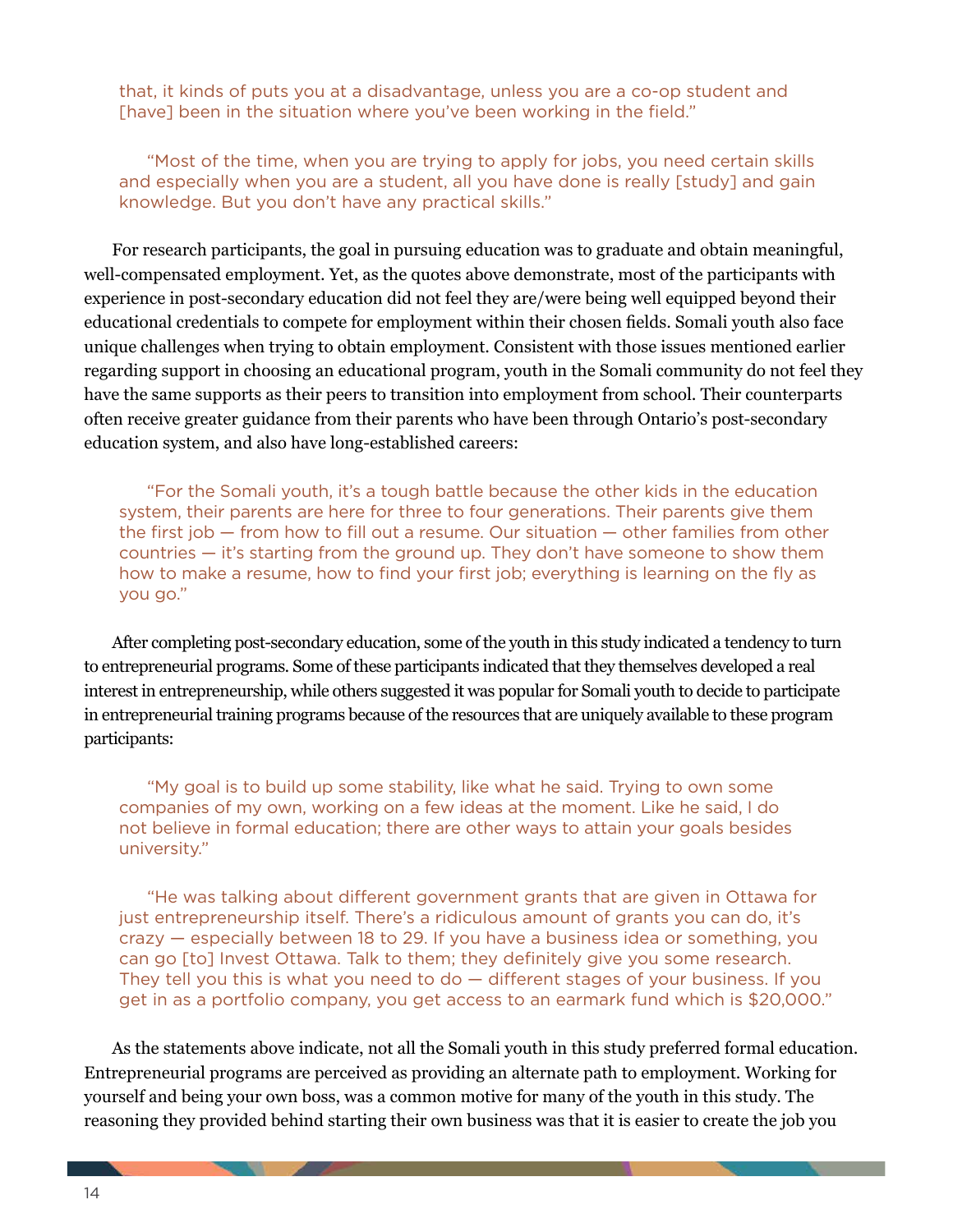want, rather than trying to find someone to hire you into a job you enjoy. Although not discussed by study participants, a preference for entrepreneurial programs could be associated with a lack of hope in obtaining meaningful employment within the current labour market.

#### 2. Barriers to Accessing Job Placements and Training Programs

Many of the Somali youth in this study have taken part in job placement programs such as the federal government's Federal Student Work Experience Program (FSWEP) and the Youth Services Bureau's (YSB) Youth Job Connection program. FSWEP provides youth with work experience in the federal public service, while Youth Job Connection offers workplace training and a short-term job placement. Other programs the youth in this study have accessed, such as Youth Futures and services at the YMCA, provide assistance with job searching and admission to post-secondary education. Although study participants appreciated assistance with things like resume writing and the chance to acquire summer employment, many expressed a need to have more job placement opportunities that specifically align with their chosen career path:

"If you are hired for the summer — the majority of the funding goes to community-oriented organizations that hire individuals for community-oriented jobs. But, if you are in engineering and you are working at some communityoriented organization for the summer, what benefit is that to you? You [get] a job, you [get] paid and [you get] a bit of experience, but [you get] nothing towards what you want to do in life."

While participants shared a general sentiment of appreciation for community work, they also expressed how these opportunities are not equipping them with the skills they really need to obtain jobs in the private market. One participant raised concern over the stigmatization faced by youth involved in job placement programs geared towards low-income youth:

"If I want to work for a bank, but I get summer employment working at [a community agency], what good is that to me? […] It is a double-edged sword. You come from a low-income neighbourhood, and it is right there on your resume. You live in a low-income neighbourhood and the only employment you ever had was summer-funded programs […]. It is like the city's way of shutting people up. You know what this is? What we are doing? We are throwing money at these organizations and they are going to hire your kids for the summer. What benefit does that do?"

This statement reflects the sentiments mentioned earlier about how summer employment does not truly aid youth beyond providing them with short-term employment. In the quote above, the participant points out how employers benefit from public funding for youth employment by obtaining low-cost labour, but questions the actual long-term benefits for the youth within these programs. Some participants discussed the possibility of an employment program that would let Somali youth choose where exactly they want to work (including within the private sector). One participant with experience in such a program briefly expressed that it was a positive experience for them.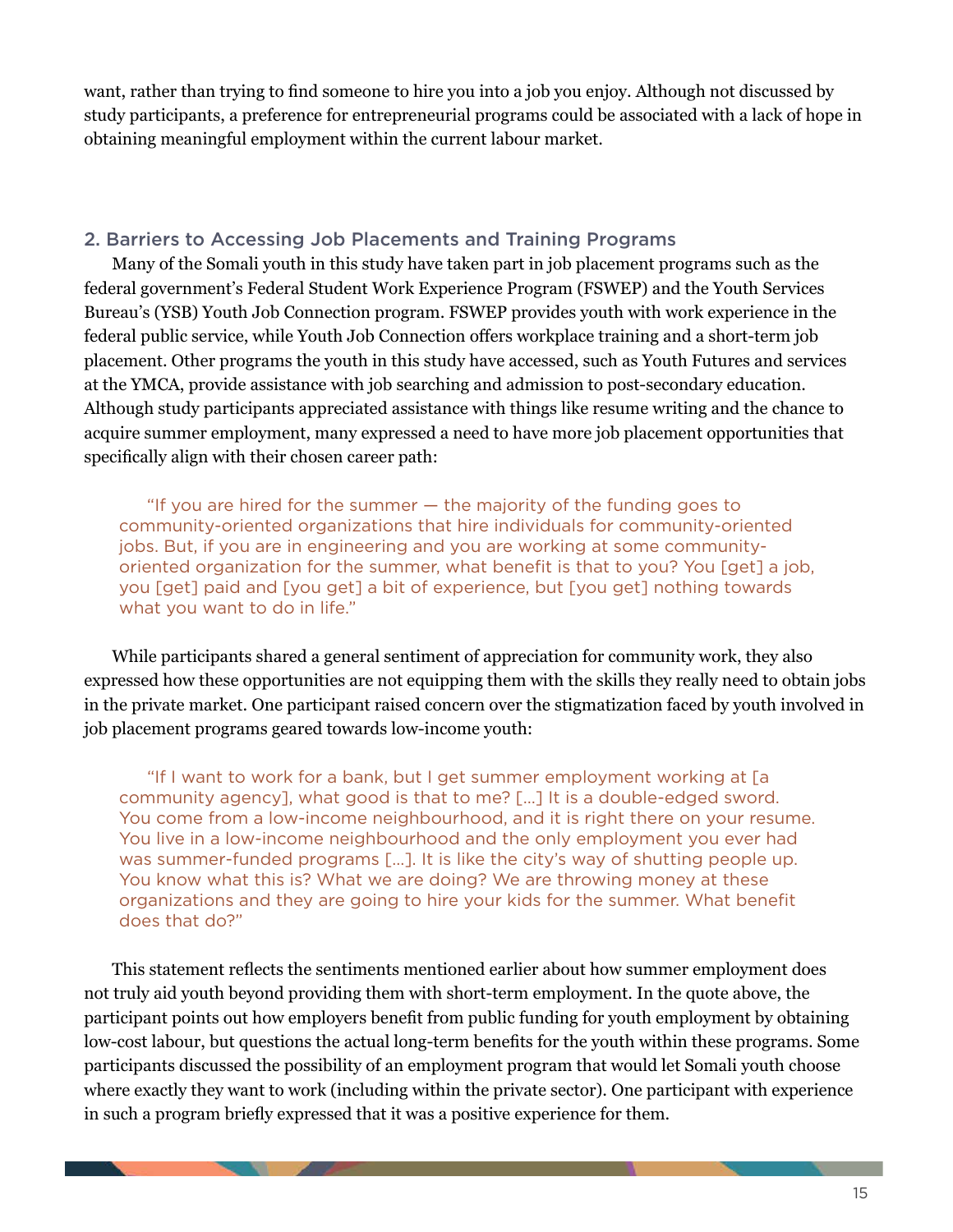As with education, the youth in these focus groups want job training to provide skills related to their field of study or chosen career path:

"Training should include the skills and experience employers want". "Um, sometimes I feel like, ah, if you have no experience at all, and all they do is offer you trainings, then […] trainings aren't going to fill up your resume, unfortunately, you know? So maybe if they offered experience…."

In the second quote above, a participant explains how popular one-day, short-term training programs are not helpful in providing those skills needed to secure employment. Without the experience employers are looking for, youth have a hard time accessing employment in their field, even with post-secondary education. One focus group indicated that the private sector was the hardest to succeed in:

"There are different barriers in different sectors. There are less barriers in the federal government — just by seeing how many Somali Canadians [are] working there. But you will rarely ever see a Somali person in a fortune 500 company or [in] any sort of private [corporation]. It is like a gentlemen's club that we are not invited to."

Participants expressed limited opportunities for Somali youth to connect with employers or other professionals from private corporations. The federal public service has been easier for Somali youth to access seeing as FSWEP continues to provide federal public service placement programs; FSWEP provides a means for Somali Youth to bridge into public service employment. The federal government also notably has employment equity policies in place. By contrast, participants expressed feeling that positions within the private sector were significantly more difficult to obtain without specific job skills or, more importantly, network connections.

The question of when exactly job placement and training programs should be available came up in several of the focus groups. Placement programs, like the Youth Job Connection, are mainly accessed by youth when they are in high school, and those who are in post-secondary education tend to more familiar with FSWEP. One focus group suggested that information on the FSWEP program be made more available to high school students, so that they could access the program earlier on within the span of their post-secondary education. Another focus group discussed how job placement programs should be available to those who have finished school and are looking to kick-start lifetime careers:

"Also, maybe, they already finished school, [are] finishing, like, post-secondary education, or any other — like, even college… the ones who are in school, […] [or] finished program[s] — doesn't matter. As long as you are not high school, you know…you are actually looking for a career job, you know, to establish life, you know, or maybe get married or something, you know, like that."

The consensus within this study is that job placement programs are more available for those in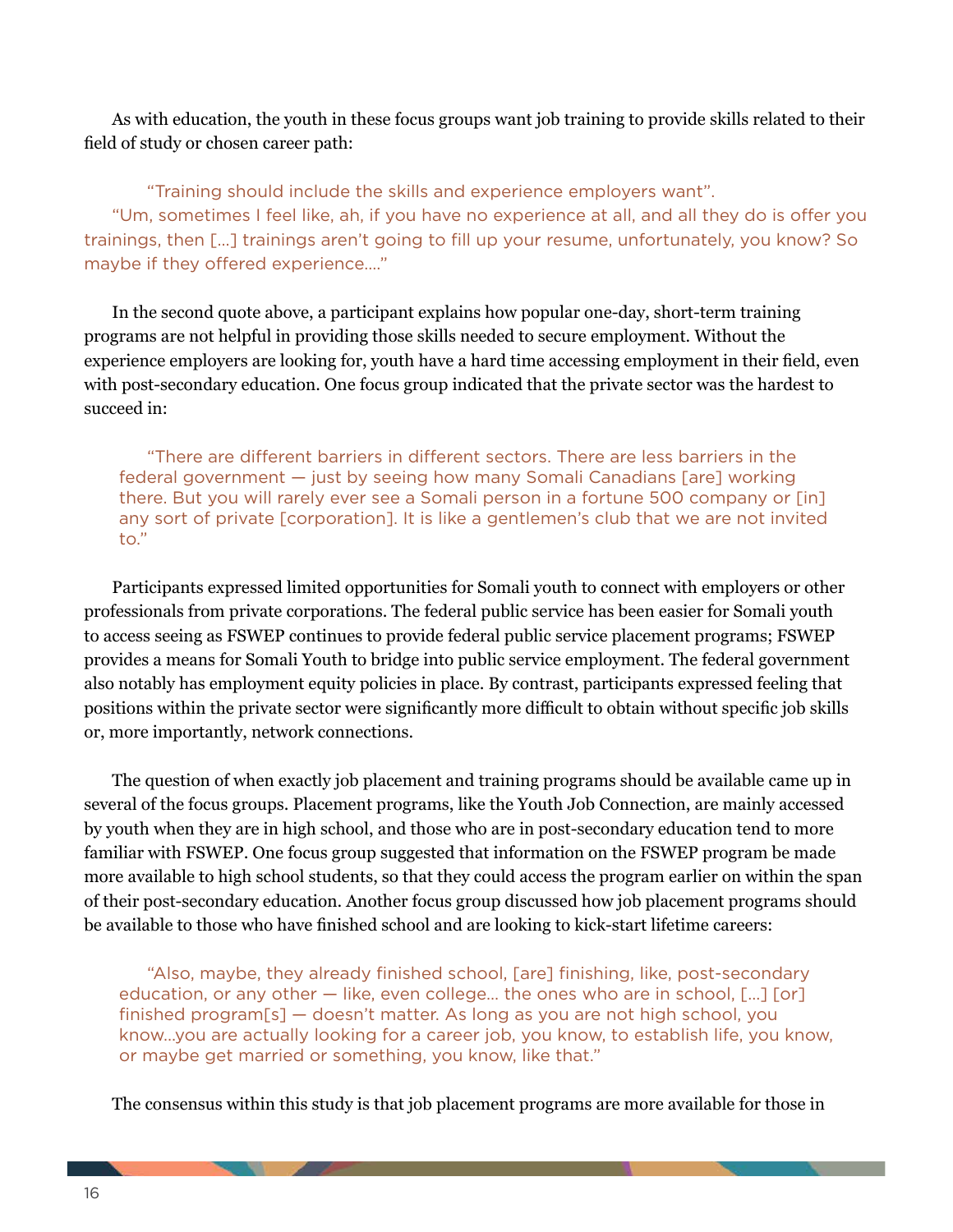#### school than for those who are job searching after completing post-secondary education:

"When I am looking for an internship, it is a lot easier to find a co-op then it is to find a full-time job, right? So when people have graduated  $-$  [...] I can get more experience than them just because I am a student, because I am going back to school, while they can't get any internships or find a job. A lot of people looking for jobs are not in school, and then they can't get anywhere with any of these programs because they are not in school."

Co-op programs and internships are often available within post-secondary education programs. Therefore, students have a much easier time accessing these types of opportunities than those that have completed their education. However, participants also indicated problems with internships and coop programs that coincided with post-secondary studies. Some participants had difficulty acquiring a placement while being a student. Others could not afford to work unpaid and attend school at the same time, and sometimes, fitting the placement into a busy school schedule was just not feasible.

#### 3. Barriers to Securing Employment

Barriers to employment were raised by the male youth in this study specifically regarding discrimination and criminal records:

"What is going on in the media with the Somali youth and the violence puts a negative image on all Somalis, so everybody […] will have the pre-notion that, "Ok, these people come from this type of background", instead of actually giving us a chance."

"There are so many times a young kid is labeled something, and then, because of that label, they sort of adopt that kind of behaviour and that track throughout [their life]. If you're, like, a youth and you incurred a criminal record on one of the many dumb, stupid things that could happen — as a youth, if you do something. And then you incurred a criminal record and then that stays with you… and then suddenly all of those opportunities have narrowed like this…"

The discrimination and labeling of Somali youth within Ottawa creates serious obstacles to employment and opportunities, and the youth who actually incur a criminal record will have an even harder time finding employment in the future.

#### 4. A Need for a Somali-focused Employment Resource Centre

When considering what types of supports could help to alleviate some of the issues raised in regards to education and job training programs, the youth in this study overwhelmingly favoured the creation of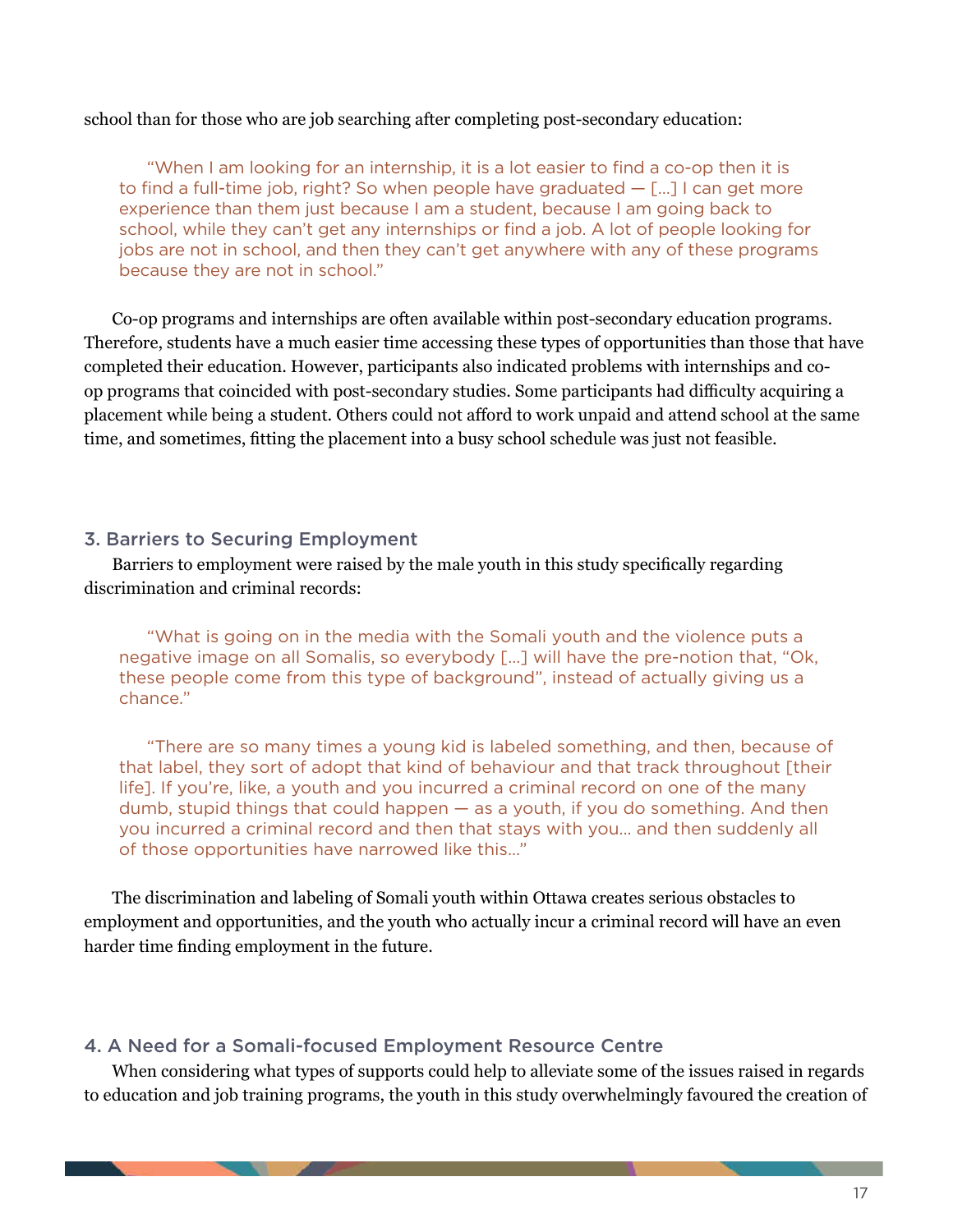an educational/employment centre or resource program to run within a pre-established service centre. Some of the participants wanted this resource program/centre to be specifically for Somali youth. However, others felt that making it specifically for Somali youth would only further stigmatize this population. Currently, Somali youth find it difficult to know what programs are available to them:

"With all of these employment, um, services — they're not interconnected. Like, do they know what the others [are] offering, so that they can move effectively? And are they sending people to each other? If they're not, then everybody's doing something in their own silo; nobody's letting each other know."

The quote above described a shared consensus that employment programs across the city are fragmented, and that it is difficult to know what is available across Ottawa, as centres do not communicate information about one another to service users. The youth in this study also indicated that they are not being informed about available opportunities in a timely manner:

"Yeah, I think for me, it was um —like, I heard about FSWEP, like, when I was in high school. But the only reason I heard about it was because, like, I knew a girl. I just happened to know her and was like — she graduated and she got a job through FSWEP, so she told me to apply in my first year. And now I'm in third year and I finally got it, you know?"

"They're not good at getting the word out, at all."

"They have deadlines, [and] nobody knows about the deadlines until it's too late."

"But the problem is, like, right now, these kids don't have, um — they're not told when the deadline is. So they don't even know when to sign up."

"I found out —that's the thing — I really don't think that there's a way to find out about these things. I found out through somebody, who found out through somebody…"

The youth expressed that a single place to access thorough information regarding education, training and employment opportunities, including important deadlines, would be helpful. This type of support would help Somali youth to better prepare and plan for the future:

"If you're about to go into university [and] don't know what to take, you can come here and we'll give you guidance; if you're looking for a job and just graduated, come here and we can set up your resume. We can hook you up with our network of people. I can guide you [and] probably take you to the right direction."

The participants also expressed a desire to have this centre or resource program run by workers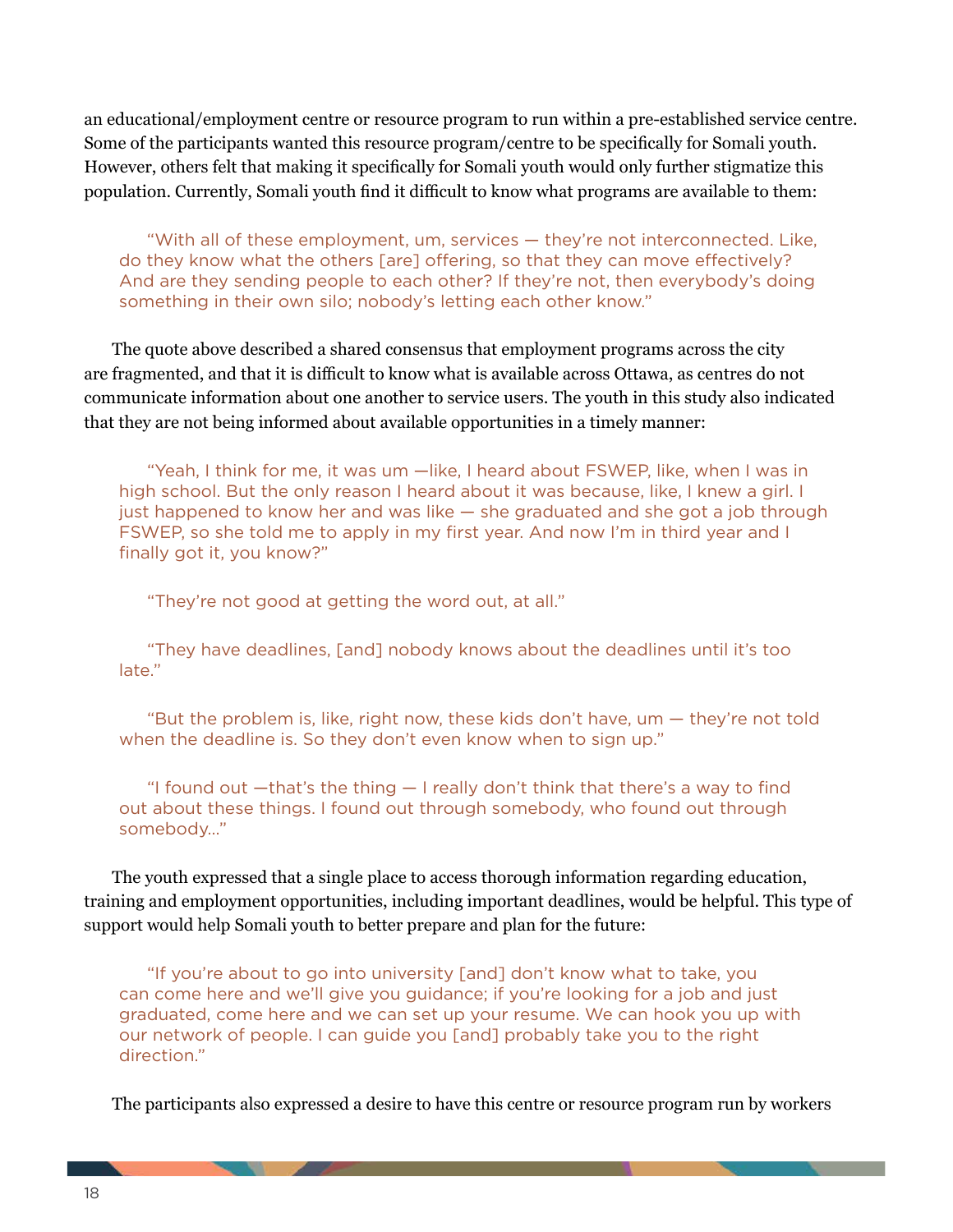#### from the Somali community, or by those who have an understanding of their culture and experience:

 "…Yeah, counsellors that understand where we come from and the problems that we deal with. Because most people, most of the older generation, don't really come from [the] type of mind-set we come from. They only think traditionally, and how they did it back in the day. So it would be good to have people who understand us now, and understand this day and age."

"And I think that the community centre idea — parents will push their kids to these centres if they know it is being run by, for example, the Somali Centre, where they know the guy who is running it. My parents are more willing to send me towards a program that is run by Somalis because they know the people running it."

All of the youth in the study wanted those who work in the centre/resource program to have an understanding of their culture and the unique experiences contemporary Somali youth face. As the second quote above indicates, youth feel that their parents would be more likely to encourage them to seek assistance from a centre/resource program if it were to be specifically for Somali youth and run by Somalis. There was some debate as to whether the staff should be youth as well (under 30 years old), but most indicated that age did not matter as long as the staff are able to relate to Somali youth. There were also conflicting views within the focus groups regarding where such a resource centre/program should be located or housed. Some preferred to have it within a post-secondary institution, while others felt if should be placed within the Somali community.

#### 5. A Need for Somali Youth Mentors

Another strong theme within the study was the great need for Somali youth to have mentors who can help to guide them through education and employment decisions:

"If we had more mentors out there, especially these older students who are graduated coming back, you know, trying to help the youth and explaining the process of how to choose which courses to go into, and what programs, and how to go about finding jobs…"

This participant states the need to find individuals who can both relate to Somali youth, and who have knowledge of the education system and job searching in Canada. The current lack of mentors within the Somali community was a subject heavily discussed in all four of the focus groups. Focus group participants expressed the importance of having mentors and professional connections that can relate culturally:

"So, the thing is, like, if who you're working with doesn't get you, they don't get your boundaries, like, I can't even blame him…because he doesn't understand me, he doesn't understand my culture. He doesn't understand my race, he doesn't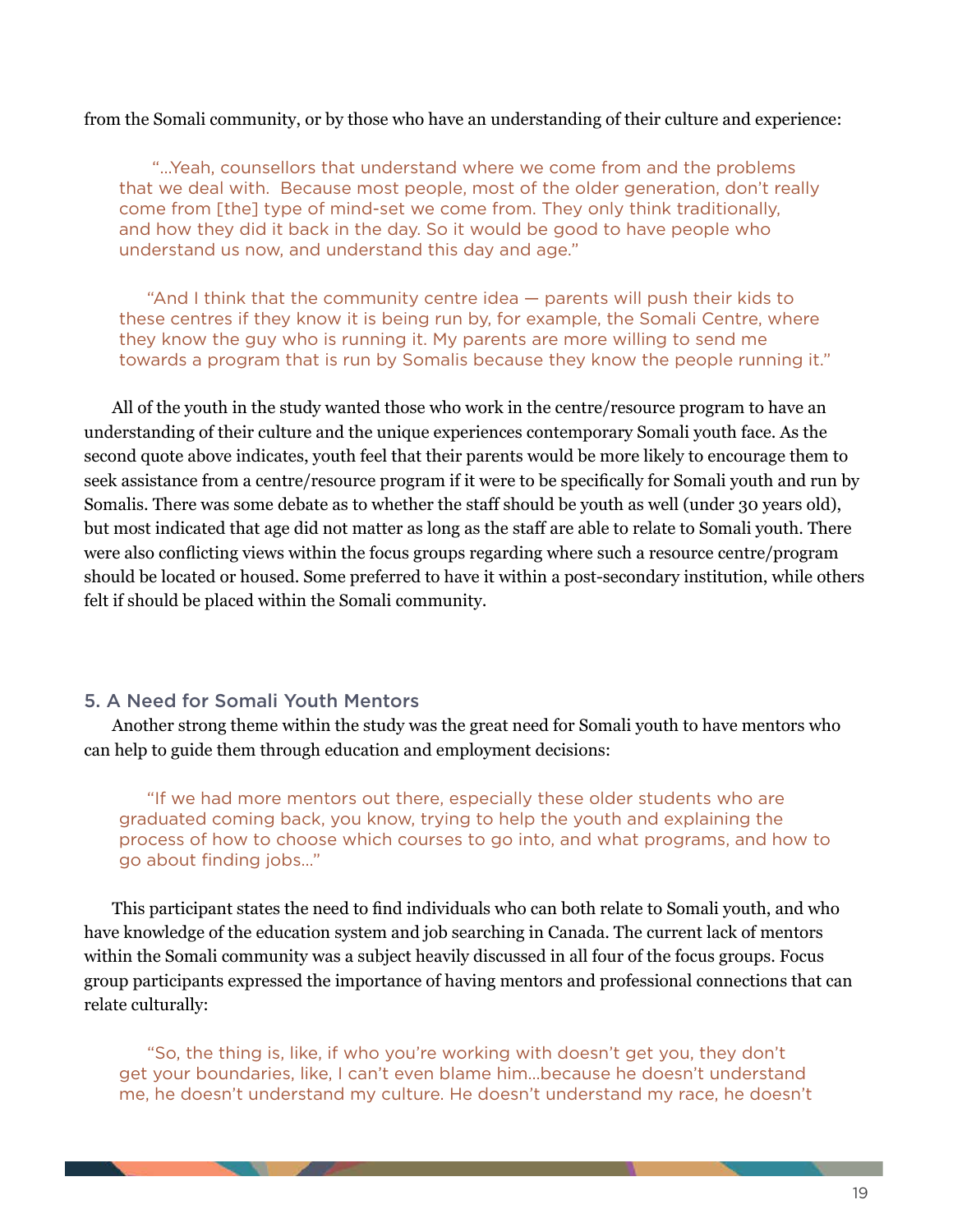understand my — he doesn't understand at all, and he [maybe] doesn't want to […] understand."

Some participants talked about experiences within existing youth programs that involved personal support workers who were unable to relate culturally to Somali youth. Many participants felt the need for mentors from within their community, who would be available to support education and career choices both before and after post-secondary education. When discussing mentors, the importance of connections and networking came up as well:

"Networking is not what we think it is. It's not me sitting down with someone for a coffee and picking their brain asking them what they want to do. There are real barriers that we face in the Somali community. There aren't many people, older people in higher positions who can facilitate not only conversations, but opportunities. It is fine to have a blueprint of what you want to do in life, but if you have constant barriers and do not [have] real resources to attain those things, you are not going anywhere."

"Because I think it's all about connection– when you get down to the nitty gritty of applying for positions. It's about who you know, you know? And, um, if you don't know anybody, what are you going to do?"

As these participants indicate, finding employment is often aided by knowing someone in a specific field or company, who can vouch for you and connect you to other professionals. Mentors are desired not only to discuss educational and employment goals, but ideally to connect Somali youth to industries and organizations of interest.

### Recommendations

#### Somali-focused Employment Resource Centre/Program

There was unanimity among participants that Somali youth within the city of Ottawa would greatly benefit from a Somali youth resource centre or program that focuses on employment and postsecondary education. Participants from all four focus groups emphasized the importance of having a 'one-stop shop' that provides information on educational and employment training. While there are many pre-existing programs within the region for which Somali youth may be eligible, the needs assessment revealed that these youth are not always receiving information about these programs when they need it and that this lack of information sharing is a serious barrier.

#### Somali Youth Mentorships

Along with a resource centre/program, there was a consensus among participants on the need for a mentorship program. Ideally, these mentors should be people that come for the Somali community, who can relate to youth, who are familiar with the post-secondary education system in Ontario and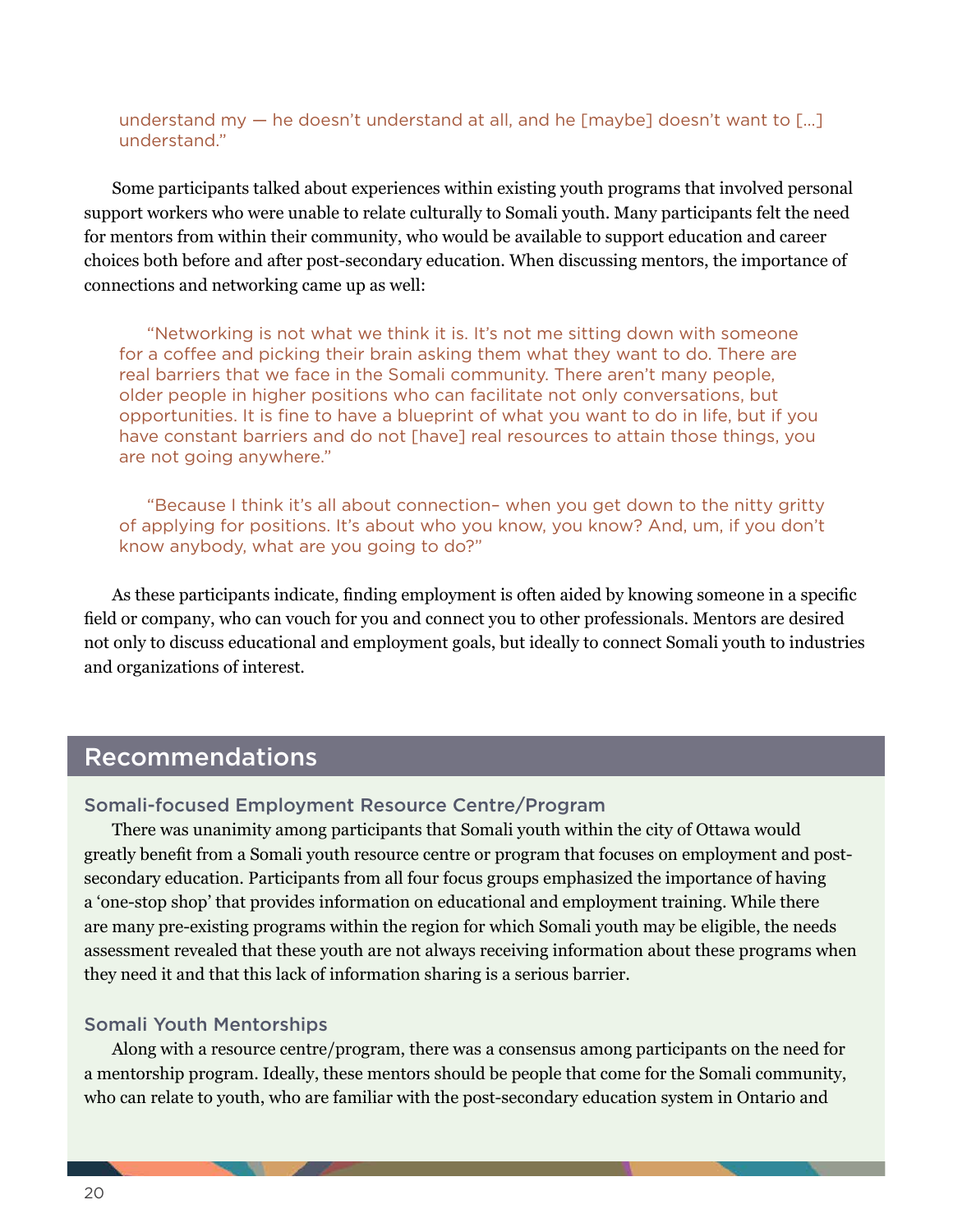who are aware of employment training programs including co-ops and internships. The current lack of mentors within the Somali community was a subject heavily discussed in all four of the focus groups.

#### Private Sector Liaison

Participants identified a need to build more connections with employers outside the public sector. Research participants voiced that securing employment within the private sector is particularly challenging for Somali youth. Such findings suggest that creating a position (either attached to a new or pre-existing service centre) designated towards an individual who could be a liaison between Somali youth and private sector companies could influence positive change. This type of outreach worker could work to destigmatize and promote youth participants. In turn, companies within the Ottawa region could be inclined to offer internships or voluntary work opportunities, which would give Somali youth practical relevant work-related experience. As mentioned above, the Advisory Committee was particularly concerned for community members that are interested in entering the trades. Such an employee could help provide some groundwork for relationship-building between the community and employers, as well as with trade unions to help connect youth to apprenticeships and advocate for more accessible trade programs.

#### Subsidized Placement Opportunities

Another approach to minimizing barriers would be to establish a program that could offer subsidies to Somali Youth to design their own placements. While many research participants had known of and/or had participated in public service placement programs and youth-focused employment opportunities, they expressed a dissatisfaction with these experiences; ultimately, these opportunities did not align with their field of study or career goals. Having a program that would allocate funding primarily towards individuals instead of organizations or specific job placements, could create meaningful experiences for Somali Youth, tailored to their needs and individual employment goals.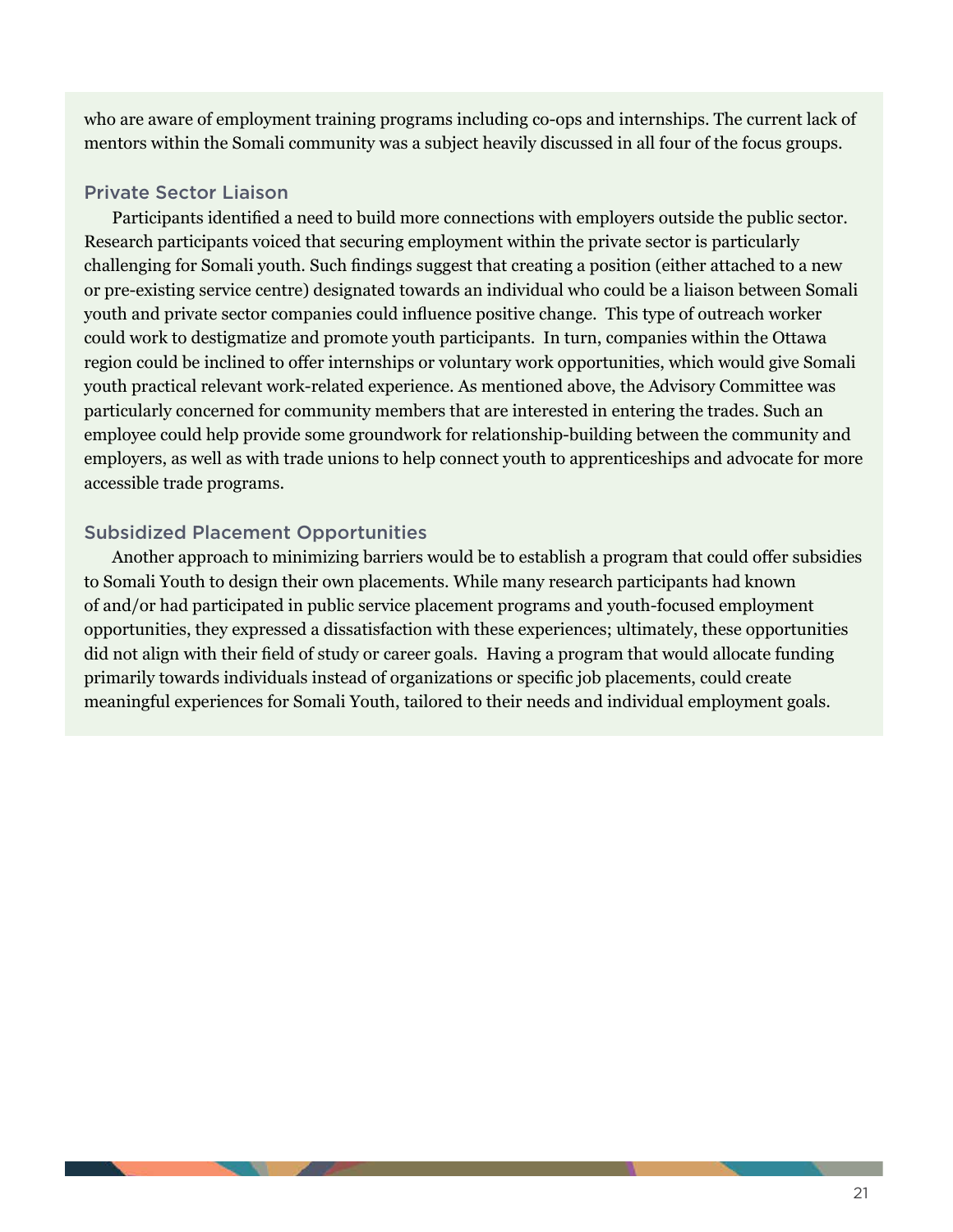## References

Anisef, P. & Murphy Killbride, K. (2008). *The needs of newcomer youth emerging "best practices" to meet those needs: Final report.* Joint Centre of Excellence for Research on Immigration and Settlement. York University: Toronto, ON.

Baum, S & Flores, S. M. (2011). Higher education and children in immigrant families. *The future of children*, 21(1), p. 171-193.

Block, S. & Galabuzi, G. E. (2011). *Canada's colour coded labour market: The gap for racialized workers.* Canadian Centre for Policy Alternatives. Ottawa: ON.

Caidi, N., Allard, D., & Quirke, L. (2010). Information practices of Immigrants. *Annual review of information science & technology*, 44(1), p. 491-531.

City of Ottawa & City for All Women Initiative. (2016). Racialized people. *Equity & Inclusion Lens Snapshot.* Retrieved from http://www.cawi-ivtf.org/sites/default/files/racialized\_people\_snapshot\_en\_2016\_final\_acc.pdf

Canadian Mental Health Association. (n.d.). Strategies for reducing poverty in Ontario. Retrieved from http://ontario.cmha. ca/documents/strategies-for-reducing-poverty-in-ontario/

Ferede, M. K. (2010). Structural factors associated with higher education access for first-generation refugees in Canada: An agenda for research. *Refuge*, 27(2), 79-89.

Greater Toronto Civic Action Alliance. (2014). Escalator jobs for youth facing barriers: Companies and youth moving up in the world. Retrieved from http://www.civicaction.ca/wp-content/uploads/2015/08/EscalatorReport2014.pdf

Kenny, M.E. (2007). *The integration experience of Somali refugee youth in Ottawa, Canada: "Failure is not an option for us"* (Master's thesis) [PDF]. Carleton University, Ottawa

Naji, L. (2012). *Integrating young Canadians of minority backgrounds into mainstream Canadian society: the case of Somali youth* [PDF]. Ottawa: Metropolis Project.

Ontario Council of Agencies Serving Immigrants. (2016). Somali refugee resettlement in Canada. Retrieved from http://ocasi. org/sites/default/files/OCASI\_Presentation\_Somali\_Resettlement\_Metropolis\_2016.pdf

Ontario Federation of Labour Young Workers Committee. (2014). Addressing youth unemployment & underemployment: Submission to the Premier's council on youth opportunities. Retrieved from http://ofl.ca/wp-content/uploads/2014.02.27- SUB-UnderEmployment.pdf

Shakya, Y. B., Guruge, S., Hynie, M., Akbari, A., Malik, M., Htoo, S., … Alley, S. (2010). Aspirations for higher education among newcomer refugee youth in Toronto: Expectations, challenges, and strategies. *Refuge*, 27(2), p. 65-78.

Somali Canadian Youth Matter. (2016). Retrieved July 6, 2016 from https://somaliyouthmatter.com